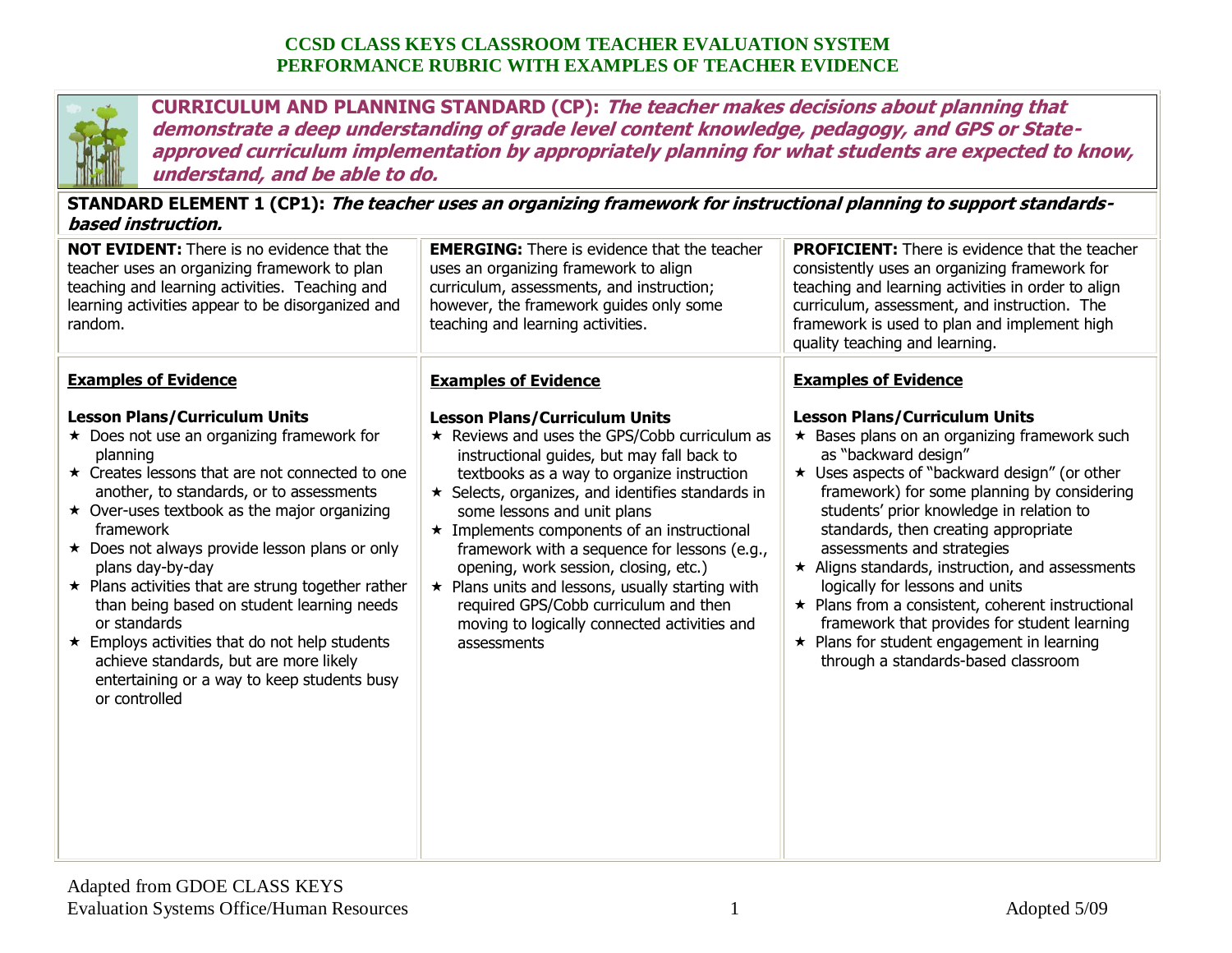

**CURRICULUM AND PLANNING STANDARD (CP): The teacher makes decisions about planning that demonstrate a deep understanding of grade level content knowledge, pedagogy, and GPS or State.**

**STANDARD ELEMENT 2 (CP2): The teacher plans instruction that reflects strong knowledge of both content and effective instructional delivery.**

| <b>NOT EVIDENT:</b> There is no evidence that the<br>teacher is able to plan instruction that<br>demonstrates adequate knowledge of the<br>assigned content area(s), or the teacher is<br>unable to teach content using effective<br>instructional methodology.                                                                                                                                                                                                                                                                                                                                                                                                                                 | <b>EMERGING:</b> There is evidence that the<br>teacher plans instruction based on knowledge of<br>the assigned content area; however, the<br>teacher may lack depth of content knowledge<br>or in the ability to organize or present content<br>for learners                                                                                                                                                                                                                                                                                                                                                                                                                                                      | <b>PROFICIENT:</b> There is evidence that the teacher<br>plans instruction that consistently demonstrates<br>knowledge of major concepts and assumptions in<br>the assigned content area. The teacher also<br>organizes and presents content effectively so that<br>students learn.                                                                                                                                                                                                                                                                                                                                                                                               |
|-------------------------------------------------------------------------------------------------------------------------------------------------------------------------------------------------------------------------------------------------------------------------------------------------------------------------------------------------------------------------------------------------------------------------------------------------------------------------------------------------------------------------------------------------------------------------------------------------------------------------------------------------------------------------------------------------|-------------------------------------------------------------------------------------------------------------------------------------------------------------------------------------------------------------------------------------------------------------------------------------------------------------------------------------------------------------------------------------------------------------------------------------------------------------------------------------------------------------------------------------------------------------------------------------------------------------------------------------------------------------------------------------------------------------------|-----------------------------------------------------------------------------------------------------------------------------------------------------------------------------------------------------------------------------------------------------------------------------------------------------------------------------------------------------------------------------------------------------------------------------------------------------------------------------------------------------------------------------------------------------------------------------------------------------------------------------------------------------------------------------------|
| <b>Examples of Evidence</b><br><b>Lesson Plans/Curriculum Units</b><br>$\star$ Covers content superficially around topics<br>rather than standards<br>$\star$ Identifies materials to be covered by the<br>teacher, but rarely thinks about how<br>students will learn it<br>$\star$ Provides no opportunities for students to<br>engage creatively with content either<br>independently or with peers<br><b>Observations</b><br>* Asks students for facts with no expectation in<br>achieving deeper understanding<br>★ Overlooks incorrect or confused student<br>responses by moving on to another student<br>or changing topics<br>Limits students interactions with one another<br>$\star$ | <b>Examples of Evidence</b><br><b>Lesson Plans/Curriculum Units</b><br>$\star$ Strives to design plans to help students grasp<br>factual knowledge and to make sense of and<br>use content knowledge<br>$\star$ Creates strategies that will engage students in<br>content, but strategies are isolated and/or<br>may lack coherence or depth across lessons<br><b>Observations</b><br>★ Uses current and accurate content knowledge<br>in teaching<br>$\star$ Explains content in more than one way<br>* Relies on teacher-student-teacher response<br>pattern that keeps students dependent on<br>teacher for approval/disapproval of their<br>ideas<br>$\star$ Asks simple questions of fact or interpretation | <b>Examples of Evidence</b><br><b>Lesson Plans/Curriculum Units</b><br>★ Provides a rich content base in all plans,<br>including major concepts and assumptions, as<br>well as, facts<br>$\star$ Designs opportunities for students to learn<br>content in ways that support their learning<br>styles, multiple intelligences, etc.<br><b>Observations</b><br>★ Uses students' prior knowledge and/or<br>misconceptions to guide instruction<br>Expects and encourages students to learn and<br>$\star$<br>reason about problems in the content area<br>★ Arranges opportunities for students to explore<br>content knowledge in complex ways and report<br>discoveries to others |
| and controls class discussions                                                                                                                                                                                                                                                                                                                                                                                                                                                                                                                                                                                                                                                                  | but rarely higher level questions to get<br>deeper concepts in the field                                                                                                                                                                                                                                                                                                                                                                                                                                                                                                                                                                                                                                          |                                                                                                                                                                                                                                                                                                                                                                                                                                                                                                                                                                                                                                                                                   |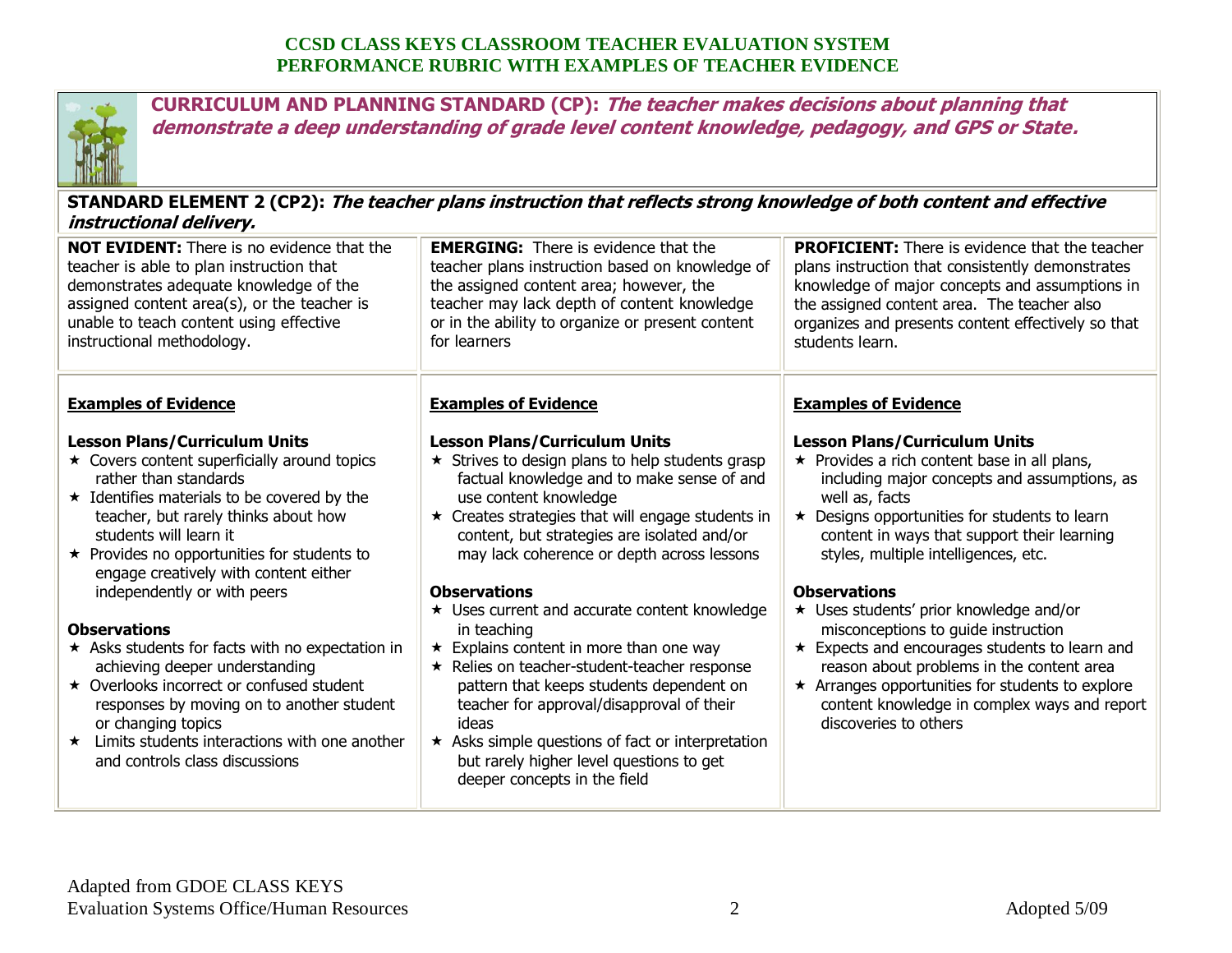

**CURRICULUM AND PLANNING STANDARD (CP): The teacher makes decisions about planning that demonstrate a deep understanding of grade level content knowledge, pedagogy, and GPS or State.**

**STANDARD ELEMENT 3 (CP3): The teacher plans assessments to measure student progress toward and mastery of the GPS.** 

| <b>NOT EVIDENT:</b> There is no evidence that the<br>teacher plans assessment strategies that are<br>related to mastery of the GPS.                                                                                                                                                                                                                                                                                                                                                                                                                                                                                                                                                                                                                                  | <b>EMERGING:</b> There is evidence that the teacher<br>plans assessments based on desired student<br>outcomes; however, assessments do not always<br>reflect progress toward and mastery of the GPS.                                                                                                                                                                                                                                                                                                                                               | <b>PROFICIENT:</b> There is evidence that the teacher<br>consistently plans assessments based on desired<br>student outcomes that reflect progress toward<br>and mastery of the GPS.                                                                                                                                                                                                                                                                                                                                                                                                               |
|----------------------------------------------------------------------------------------------------------------------------------------------------------------------------------------------------------------------------------------------------------------------------------------------------------------------------------------------------------------------------------------------------------------------------------------------------------------------------------------------------------------------------------------------------------------------------------------------------------------------------------------------------------------------------------------------------------------------------------------------------------------------|----------------------------------------------------------------------------------------------------------------------------------------------------------------------------------------------------------------------------------------------------------------------------------------------------------------------------------------------------------------------------------------------------------------------------------------------------------------------------------------------------------------------------------------------------|----------------------------------------------------------------------------------------------------------------------------------------------------------------------------------------------------------------------------------------------------------------------------------------------------------------------------------------------------------------------------------------------------------------------------------------------------------------------------------------------------------------------------------------------------------------------------------------------------|
| <b>Examples of Evidence</b>                                                                                                                                                                                                                                                                                                                                                                                                                                                                                                                                                                                                                                                                                                                                          | <b>Examples of Evidence</b>                                                                                                                                                                                                                                                                                                                                                                                                                                                                                                                        | <b>Examples of Evidence</b>                                                                                                                                                                                                                                                                                                                                                                                                                                                                                                                                                                        |
| <b>Lesson Plans/Curriculum Units</b><br>★ Does not plan, develop, or use assessments<br>based on GPS/Cobb curriculum<br>★ Does not use common assessment available<br>through curriculum guides or designed by<br>colleagues (when available)<br>$\star$ Does not use the language of the standards<br>in planning assessments<br>★ Does not use state-, district-, or school-<br>designed assessments when available<br>$\star$ Plans, develops, and/or uses assessments<br>that do not match the standards<br>$\star$ Plans and uses only simplistic types of<br>assessments (recall) that do not align with or<br>represent the high quality required by the<br>standards<br>$\star$ Plans from and primarily uses the<br>assessments that accompany the textbook | <b>Lesson Plans/Curriculum Units</b><br>$\star$ Plans standards-based assessments prior to<br>planning lessons<br>★ Uses state-, district-, or school-designed<br>assessments when available, but only as<br>required by school<br>$\star$ Includes some common assessments, when<br>available, that are designed by colleagues<br>and aligned to the GPS<br>$\star$ Plans assessments that are aligned with GPS<br>language, but do not necessarily lead to or<br>measure mastery of the GPS<br>$\star$ Plans formative and summative assessments | <b>Lesson Plans/Curriculum Units</b><br>* Includes GPS-based assessments in creating all<br>short-term and some long-term plans<br>$\star$ Plans, develops, and/or uses assessments that<br>appropriately measure student progress<br>toward mastery of the GPS<br>* Incorporates state-, district-, or school-designed<br>assessments, when available, as part of a<br>balanced assessment system<br>$\star$ Works with colleagues to develop, use, and<br>evaluate common assessments for grade<br>level/course<br>$\star$ Plans for a variety of assessments that lead to<br>mastery of the GPS |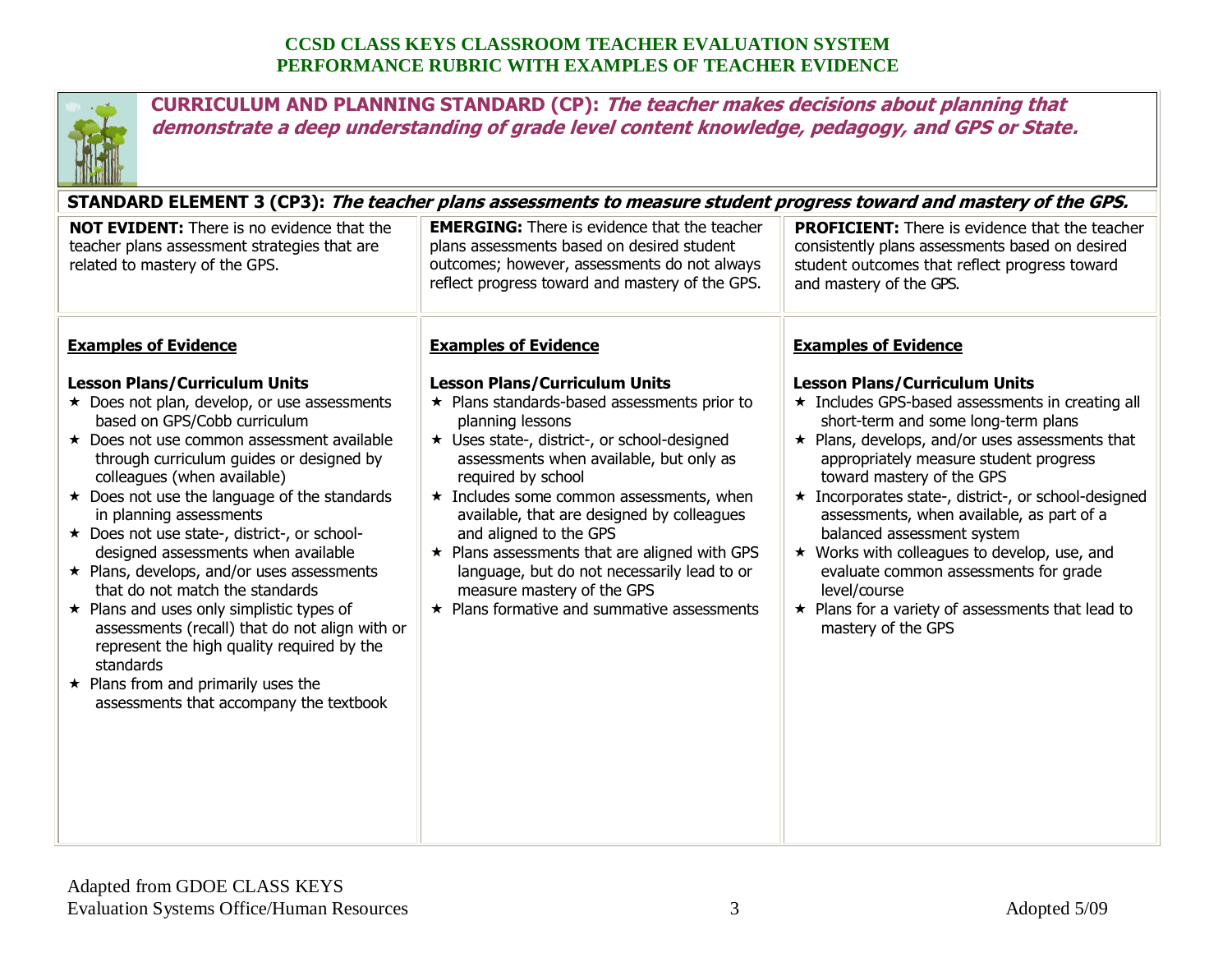

**CURRICULUM AND PLANNING STANDARD (CP): The teacher makes decisions about planning that demonstrate a deep understanding of grade level content knowledge, pedagogy, and GPS or State.**

# **STANDARD ELEMENT 4 (CP4): The teacher plans for appropriate use of differentiation.**

| <b>NOT EVIDENT:</b> There is no evidence of<br>planning for differentiated instruction. Plans<br>reflect a single plan for all learners with content<br>presented in the same way to all students<br>regardless of readiness levels, learning styles,<br>and/or student interest.                                                                                                                                                                                                                                           | <b>EMERGING:</b> There is evidence that the teacher<br>plans modified instruction to accommodate<br>student needs; however, a majority of instruction<br>tends to be teacher-centered and whole-group in<br>approach, marginalizing some students or<br>groups.                                    | <b>PROFICIENT:</b> There is evidence that the teacher<br>plans appropriately for student differences and<br>needs. Plans reveal classroom instruction is<br>tailored for students' readiness levels, learning<br>styles, and interests.                                                                                                                                                                                                  |
|-----------------------------------------------------------------------------------------------------------------------------------------------------------------------------------------------------------------------------------------------------------------------------------------------------------------------------------------------------------------------------------------------------------------------------------------------------------------------------------------------------------------------------|----------------------------------------------------------------------------------------------------------------------------------------------------------------------------------------------------------------------------------------------------------------------------------------------------|------------------------------------------------------------------------------------------------------------------------------------------------------------------------------------------------------------------------------------------------------------------------------------------------------------------------------------------------------------------------------------------------------------------------------------------|
| <b>Examples of Evidence</b><br><b>Lesson Plans/Curriculum Units</b><br>$\star$ Plans the same instruction and assessment<br>delivered the same way for all students<br>$\star$ Makes a single plan for whole class<br>instruction, or does not plan<br>$\star$ Plans for all students to use the same<br>materials without consideration for reading<br>levels, interests, or learning styles<br>Does not plan the incorporation of accessible<br>$\star$<br>technology tools and resources to<br>differentiate instruction | <b>Examples of Evidence</b><br><b>Lesson Plans/Curriculum Units</b><br>Modifies planning as needed for some<br>$\star$<br>students, but tends to be teacher-centered<br>and whole-group in approach<br>Sometimes differentiates lessons while<br>$\star$<br>maintaining challenge for all students | <b>Examples of Evidence</b><br><b>Lesson Plans/Curriculum Units</b><br>$\star$ Plans for student differences<br>$\star$ Creates lessons that address multiple levels to<br>meet developmental and individual needs of<br>diverse learners<br>$\star$ Plans lessons, units, and assessments designed<br>so that students can succeed<br>$\star$ Plans in advance, but sometimes adapts plans<br>as knowledge of specific students evolves |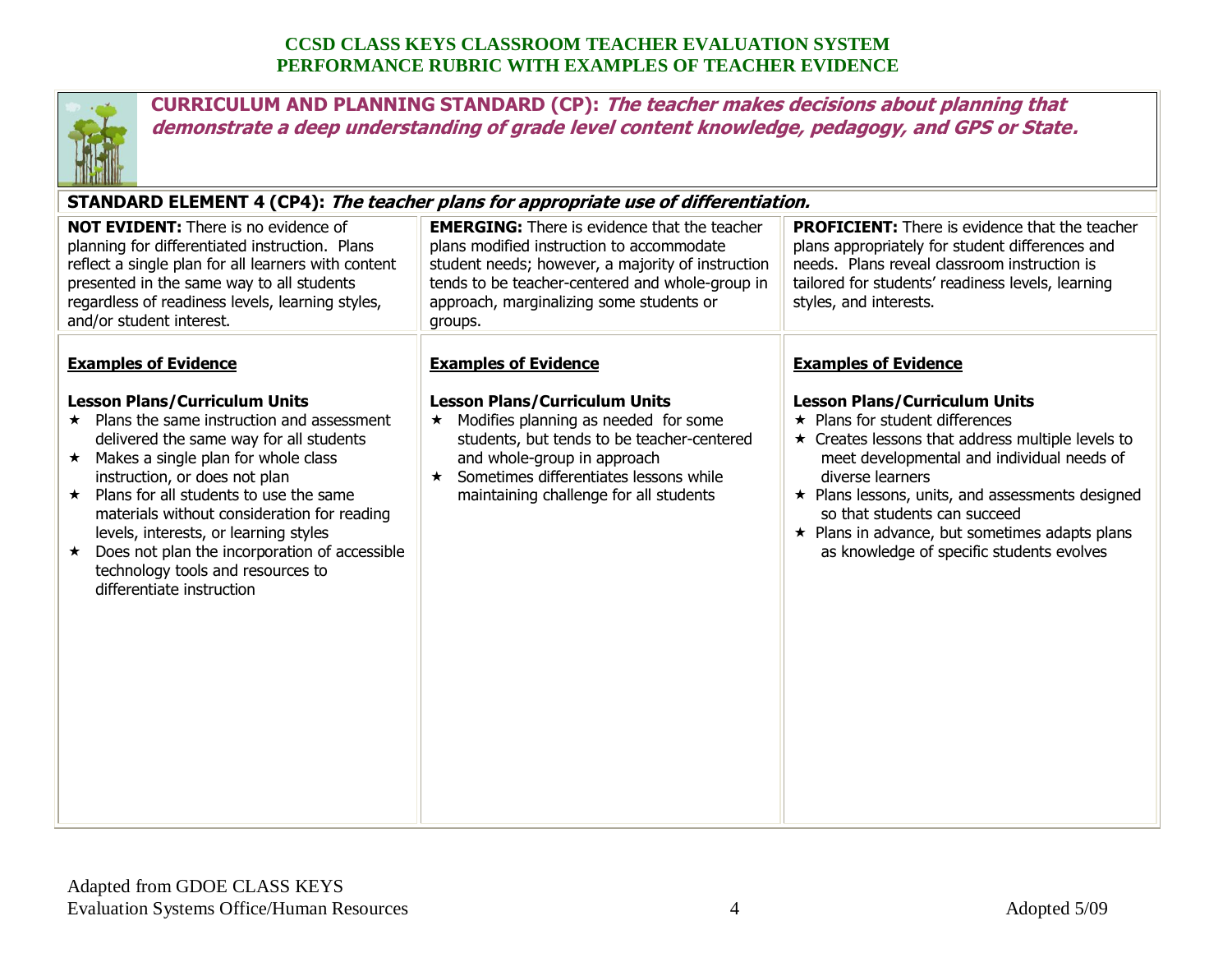

**STANDARDS-BASED INSTRUCTION STANDARD (SBI): The teacher consistently uses research-based practices in the classroom, challenging all learners to achieve high levels of learning as defined by GPS or State-approved curriculum.**

**STANDARD ELEMENT 1 (SBI1): The teacher effectively communicates learning expectations using both the language of the standards and strategies that reflect a standards-based classroom.**

| <b>NOT EVIDENT:</b> There is no evidence that the<br>teacher communicates learning expectations to<br>students using language of the standards or<br>strategies that reflect a standards-based<br>classroom.                                                                                                                                                                                                                                                                                                                                                                                                                                                                            | <b>EMERGING:</b> There is evidence that the teacher<br>attempts to communicate learning expectations<br>to students; however, the teacher does not<br>always explicitly state the standard being<br>addressed during lessons or uses limited<br>standards-based strategies to communicate<br>expectations.                                                                                                                                                                                                                                                                                                                                                                                                                                       | <b>PROFICIENT:</b> There is evidence that the teacher<br>communicates GPS-aligned learning expectations<br>to students by using the language of the standards<br>and employing a variety of standards-based<br>strategies that help students understand the<br>standards meaning.                                                                                                                                                                                                                                                                                                                                                                                                                                                                                                                                                                                                    |
|-----------------------------------------------------------------------------------------------------------------------------------------------------------------------------------------------------------------------------------------------------------------------------------------------------------------------------------------------------------------------------------------------------------------------------------------------------------------------------------------------------------------------------------------------------------------------------------------------------------------------------------------------------------------------------------------|--------------------------------------------------------------------------------------------------------------------------------------------------------------------------------------------------------------------------------------------------------------------------------------------------------------------------------------------------------------------------------------------------------------------------------------------------------------------------------------------------------------------------------------------------------------------------------------------------------------------------------------------------------------------------------------------------------------------------------------------------|--------------------------------------------------------------------------------------------------------------------------------------------------------------------------------------------------------------------------------------------------------------------------------------------------------------------------------------------------------------------------------------------------------------------------------------------------------------------------------------------------------------------------------------------------------------------------------------------------------------------------------------------------------------------------------------------------------------------------------------------------------------------------------------------------------------------------------------------------------------------------------------|
| <b>Examples of Evidence</b><br><b>Observations</b><br>$\star$ Does not explain the purposes of the lessons<br>or articulate expectations for student work<br>★ Makes assignments without explaining lesson<br>goals or expectations<br>★ Does not identify or display work samples to<br>demonstrate levels of performance toward<br>mastery of the GPS<br>★ Does not use rubrics or other strategies to<br>communicate levels of performance including<br>mastery of the GPS<br>★ Displays only commercial or teacher-<br>generated materials in the classroom that<br>are not explicitly connected to the<br>standards(s).<br>★ Does not clearly communicate standards to<br>students | <b>Examples of Evidence</b><br><b>Observations</b><br>★ Mentions standards orally at the beginning of<br>class but does not refer back to them<br>$\star$ Posts standards in the classroom but rarely<br>discusses with students what they mean or<br>how they relate to instruction and<br>assessment<br>★ Helps students with work by pointing out<br>what is wrong but without consistently<br>connecting to the standards<br>$\star$ Uses rubrics or other strategies to<br>communicate levels of performance;<br>however, they may not be descriptive or<br>related to the standard<br>★ Uses strategies occasionally, such as<br>paraphrasing, repetition, visual cues,<br>essential questions, etc, to interpret<br>standards to students | <b>Examples of Evidence</b><br><b>Observations</b><br>$\star$ Uses the language of the standards during<br>instruction as well as when providing feedback<br>or commentary to students<br>★ Uses exemplary work, benchmarks, or<br>examples of student work to illustrate various<br>levels of achievement frequently during<br>instruction<br>$\star$ Teaches students how to compare their work to<br>the benchmark work to identify the next steps<br>$\star$ Posts and routinely refers to the standards and<br>supporting materials (e.g., word walls,<br>essential questions, etc.) during instruction<br>$\star$ Provides students with models and specific<br>examples of how their work can meet<br>standards<br>$\star$ Uses strategies consistently, such as<br>paraphrasing, repetition, visual cues, essential<br>questions, etc, to interpret standards to<br>students |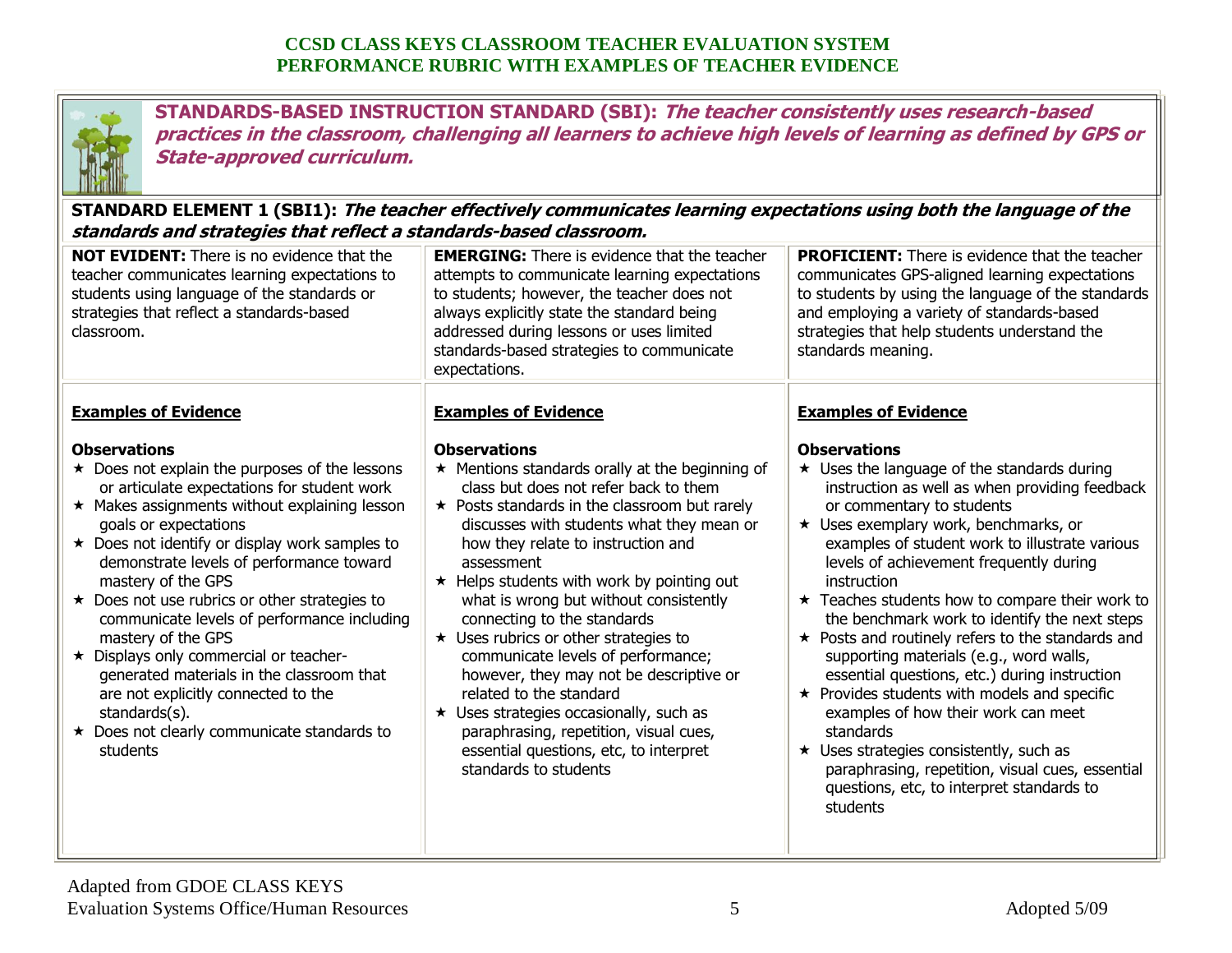

**STANDARDS-BASED INSTRUCTION STANDARD (SBI): The teacher consistently uses research-based practices in the classroom, challenging all learners to achieve high levels of learning as defined by GPS or State-approved curriculum.**

#### **STANDARD ELEMENT 2 (SBI2): The teacher demonstrates research-based practices that engage students in learning.**

|                                                                                                                                                                                                                                                                                                                                                                                                                                                                                                                                                                                                                                                                                                                                                                                                                                                                                                                                                                                                                                                                        | 31ANDAND LLLPILNT 4 (3DI4). <i>The teacher demonstrates research-based practices that engage students in rearmly.</i>                                                                                                                                                                                                                                                                                                                                                                                                                                                                                                                                                                                                                                                                                                                                                                                                                                                                                                                                                                                                                                                                                                                                                            |                                                                                                                                                                                                                                                                                                                                                                                                                                                                                                                                                                                                                                                                                                                                                                                                                                                                                                                                                                                                                                                                                                                                                                                                                                                                                                                                                                                                                                                                                       |
|------------------------------------------------------------------------------------------------------------------------------------------------------------------------------------------------------------------------------------------------------------------------------------------------------------------------------------------------------------------------------------------------------------------------------------------------------------------------------------------------------------------------------------------------------------------------------------------------------------------------------------------------------------------------------------------------------------------------------------------------------------------------------------------------------------------------------------------------------------------------------------------------------------------------------------------------------------------------------------------------------------------------------------------------------------------------|----------------------------------------------------------------------------------------------------------------------------------------------------------------------------------------------------------------------------------------------------------------------------------------------------------------------------------------------------------------------------------------------------------------------------------------------------------------------------------------------------------------------------------------------------------------------------------------------------------------------------------------------------------------------------------------------------------------------------------------------------------------------------------------------------------------------------------------------------------------------------------------------------------------------------------------------------------------------------------------------------------------------------------------------------------------------------------------------------------------------------------------------------------------------------------------------------------------------------------------------------------------------------------|---------------------------------------------------------------------------------------------------------------------------------------------------------------------------------------------------------------------------------------------------------------------------------------------------------------------------------------------------------------------------------------------------------------------------------------------------------------------------------------------------------------------------------------------------------------------------------------------------------------------------------------------------------------------------------------------------------------------------------------------------------------------------------------------------------------------------------------------------------------------------------------------------------------------------------------------------------------------------------------------------------------------------------------------------------------------------------------------------------------------------------------------------------------------------------------------------------------------------------------------------------------------------------------------------------------------------------------------------------------------------------------------------------------------------------------------------------------------------------------|
| <b>NOT EVIDENT:</b> There is no evidence that the<br>teacher is using research-based instructional<br>strategies or processes that might engage<br>students in learning.                                                                                                                                                                                                                                                                                                                                                                                                                                                                                                                                                                                                                                                                                                                                                                                                                                                                                               | <b>EMERGING:</b> There is evidence that the teacher<br>experiments with research-based practices in<br>classroom instruction with some positive impact<br>on student learning and engagement.                                                                                                                                                                                                                                                                                                                                                                                                                                                                                                                                                                                                                                                                                                                                                                                                                                                                                                                                                                                                                                                                                    | <b>PROFICIENT:</b> There is evidence that the teacher<br>consistently uses classroom instruction that reflects<br>many aspects of research-based practices, and as<br>a result, students are engaged in learning.                                                                                                                                                                                                                                                                                                                                                                                                                                                                                                                                                                                                                                                                                                                                                                                                                                                                                                                                                                                                                                                                                                                                                                                                                                                                     |
| <b>Examples of Evidence</b><br><b>Lesson Plans/Curriculum Units</b><br>★ Focuses lesson on coverage of material rather than<br>on understanding<br>$\star$ Does not include motivating strategies that engage<br>students in learning<br>★ Does not provide opportunities for choice or<br>student decision-making, but instead regulates all<br>aspects of assignments<br>★ Engages primarily in teacher-centered, whole-<br>group, and worksheet/textbook driven instruction<br>$\star$ Does not use research-driven strategies,<br>processes, and delivery modes<br>$\star$ Does not plan for the use of accessible technology<br>tools and resources to engage students in<br>learning<br><b>Observations</b><br>$\star$ Explains content in one way only<br>★ Provides no logical purpose for selected strategies<br>$\star$ Attends to teacher concerns more than student<br>concerns<br>$\star$ Teaches all students in the same way, not<br>adapting lessons for students needs<br>* Ignores students' attempts to contribute prior<br>knowledge or experience | <b>Examples of Evidence</b><br><b>Lesson Plans/Curriculum Units</b><br>$\star$ Plans for students to learn with understanding,<br>beyond acquisition of facts and skills<br>$\star$ Selects activating strategies (anticipation guides,<br>demonstrations, games, etc.) to motivate learners<br>$\star$ Includes a limited number of research-based<br>strategies in lessons that address goals required<br>by the school improvement plan<br>$\star$ Occasionally plans for the use of accessible<br>technology tools and resources periodically to<br>engage students in learning<br><b>Observations</b><br>* Adjusts instruction to use alternative strategies<br>when whole class struggles in learning<br>$\star$ Demonstrates a working knowledge of<br>characteristics of recognized exceptionalities,<br>multiple intelligences, and learning styles but is<br>not always sure how to adapt lessons for special<br>needs<br>★ Tries various instructional strategies but limits<br>student engagement<br>★ Uses mostly teacher-centered strategies<br>$\star$ Demonstrates superficial coverage of the<br>curriculum<br>$\star$ Uses technology tools and resources to engage<br>students, but the majority of the time the use is<br>by the teacher $-$ not the student | <b>Examples of Evidence</b><br><b>Lesson Plans/Curriculum Units</b><br>★ Selects a wide range of research-based strategies<br>that provide multiple perspectives on concepts and<br>problems of the content area(s) and standards<br>★ Utilizes knowledge of research-based strategies, such<br>as brain-based learning and multiple intelligences,<br>as the basis for planning and teaching decisions<br>★ Collects data about students as diverse learners<br>(e.g., identifying their prior knowledge, background,<br>potential problems, misconceptions, etc.) in order to<br>select appropriate strategies<br>★ Uses accessible technology tools and resources on a<br>regular basis to engage students in learning<br><b>Observations</b><br>Explains content in multiple ways until students<br>$\star$<br>demonstrate understanding<br>* Adjusts instruction to use alternative strategies<br>when students struggle in learning<br>Provides appropriate scaffolding, coaching, and<br>$\star$<br>modeling to support students as they learn new<br>skills or learn new concepts, removing supports and<br>students are ready to continue and expand on their<br>own<br>Demonstrates a working knowledge of recognized<br>$\star$<br>exceptionalities, multiple intelligences, and learning<br>styles, and makes appropriate adaptations as<br>needed to meet identified learning needs<br>Students consistently use technology tools and<br>resources to engage in learning |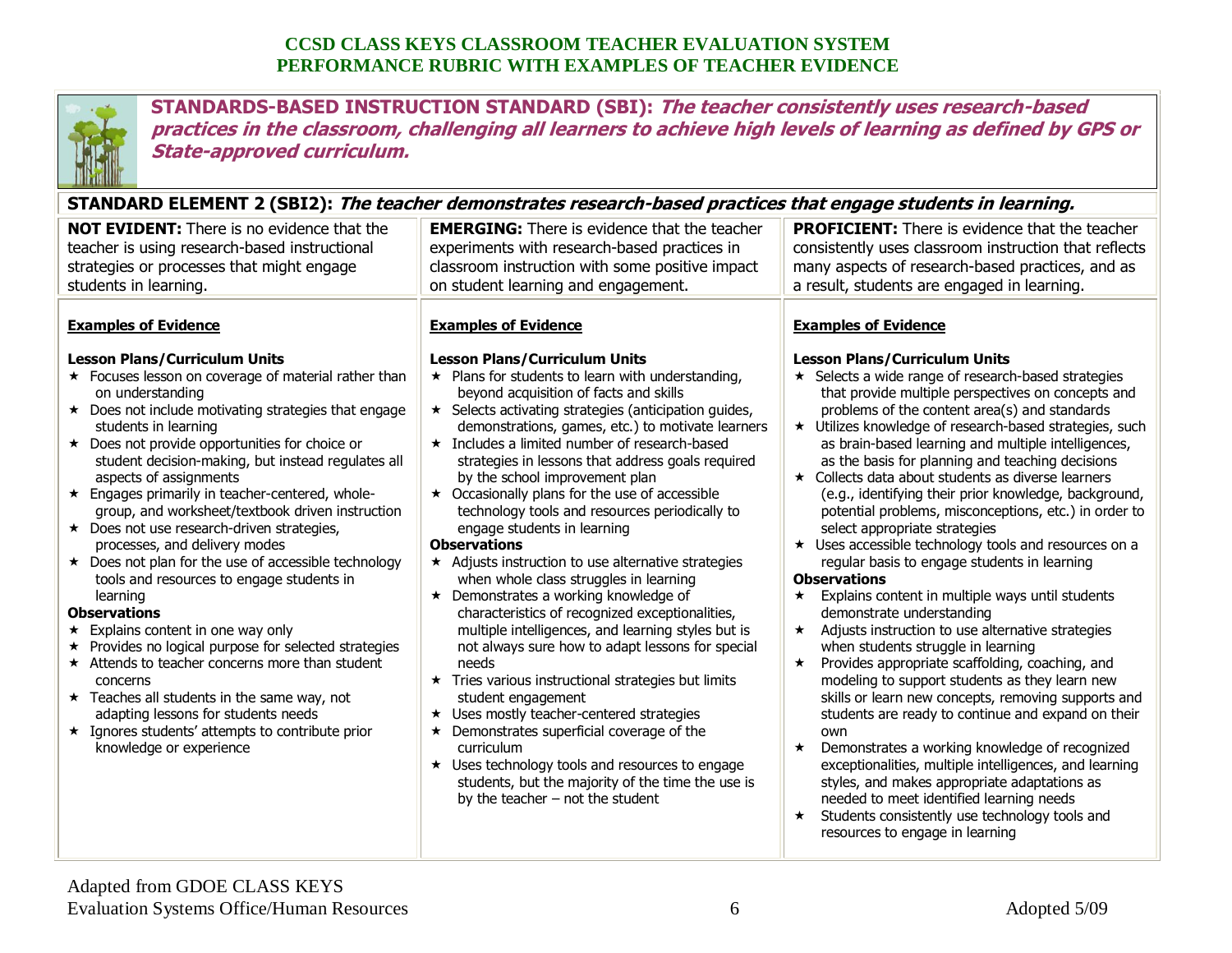

**STANDARDS-BASED INSTRUCTION STANDARD (SBI): The teacher consistently uses research-based practices in the classroom, challenging all learners to achieve high levels of learning as defined by GPS or State-approved curriculum.**

| STANDARD ELEMENT 3 (SBI3): The teacher consistently demonstrates high expectations for all learners.                                                                                                                                                                                                                                                                                                                                                                                                                                                                                                                                                                                                                                                                                                                                                                                                             |                                                                                                                                                                                                                                                                                                                                                                                                                                                                                                                                                                                                                                                                                                                                                                                                                                                                           |                                                                                                                                                                                                                                                                                                                                                                                                                                                                                                                                                                                                                                                                                                                                                                                                                                                                                                                                           |
|------------------------------------------------------------------------------------------------------------------------------------------------------------------------------------------------------------------------------------------------------------------------------------------------------------------------------------------------------------------------------------------------------------------------------------------------------------------------------------------------------------------------------------------------------------------------------------------------------------------------------------------------------------------------------------------------------------------------------------------------------------------------------------------------------------------------------------------------------------------------------------------------------------------|---------------------------------------------------------------------------------------------------------------------------------------------------------------------------------------------------------------------------------------------------------------------------------------------------------------------------------------------------------------------------------------------------------------------------------------------------------------------------------------------------------------------------------------------------------------------------------------------------------------------------------------------------------------------------------------------------------------------------------------------------------------------------------------------------------------------------------------------------------------------------|-------------------------------------------------------------------------------------------------------------------------------------------------------------------------------------------------------------------------------------------------------------------------------------------------------------------------------------------------------------------------------------------------------------------------------------------------------------------------------------------------------------------------------------------------------------------------------------------------------------------------------------------------------------------------------------------------------------------------------------------------------------------------------------------------------------------------------------------------------------------------------------------------------------------------------------------|
| <b>NOT EVIDENT:</b> There is no evidence that the<br>teacher consistently demonstrates high<br>expectations for all learners. The majority of<br>instruction reflects low expectations for learners.                                                                                                                                                                                                                                                                                                                                                                                                                                                                                                                                                                                                                                                                                                             | <b>EMERGING:</b> There is evidence that the teacher<br>holds high expectations for some students, but<br>not all.                                                                                                                                                                                                                                                                                                                                                                                                                                                                                                                                                                                                                                                                                                                                                         | <b>PROFICIENT:</b> There is evidence that the teacher<br>consistently demonstrates high expectations for<br>students.                                                                                                                                                                                                                                                                                                                                                                                                                                                                                                                                                                                                                                                                                                                                                                                                                     |
| <b>Examples of Evidence</b>                                                                                                                                                                                                                                                                                                                                                                                                                                                                                                                                                                                                                                                                                                                                                                                                                                                                                      | <b>Examples of Evidence</b>                                                                                                                                                                                                                                                                                                                                                                                                                                                                                                                                                                                                                                                                                                                                                                                                                                               | <b>Examples of Evidence</b>                                                                                                                                                                                                                                                                                                                                                                                                                                                                                                                                                                                                                                                                                                                                                                                                                                                                                                               |
| <b>Lesson Plans/Curriculum Units</b><br>$\star$ Does not reflect high expectations for<br>learners<br>$\star$ Creates low-level activities and plans (e.g.,<br>worksheets, factual recall type assessments,<br>etc.) that promote only acquisition of<br>disconnected sets of facts and skills<br><b>Observations</b><br>$\star$ Does not communicate or use strategies that<br>engender high expectations for all learners<br>$\star$ Uses instructional strategies that only require<br>students to recall facts<br>$\star$ Engages students in learning activities that<br>are textbook- and worksheet-driven<br>$\star$ Uses strategies that foster low expectations<br>for students<br>★ Does not encourage students to "set the bar<br>high" or demonstrate what successful work<br>looks like<br>* Incorporates low-level expectations in most<br>tasks<br>★ Does not engage students in using accessible | <b>Lesson Plans/Curriculum Units</b><br>$\star$ Expects most students to achieve at the same<br>level; however, the expected level is not<br>always high enough to ensure mastery of the<br><b>GPS</b><br>★ Focuses goal setting activities on whole class<br>data rather than addressing individual needs<br><b>Observations</b><br>$\star$ Focuses questioning techniques and<br>instructional strategies at the<br>knowledge/recall and comprehension levels<br>$\star$ Demonstrates high expectations only for the<br>most gifted and talented students in the<br>classroom<br>$\star$ Uses scoring rubrics that demonstrate<br>expectations for learners; however, the top<br>level is not always consistent with mastery of<br>the GPS<br>$\star$ Engages some students in using accessible<br>technology tools and resources to set and<br>reach high expectations | <b>Lesson Plans/Curriculum Units</b><br>$\star$ Includes in plans activities designed to help<br>students learn with understanding<br>$\star$ Plans for the use of self-assessment<br>instruments to determine strengths and<br>weaknesses for goal-setting activities<br>★ Selects benchmarks of student or expert work<br>to demonstrate expectations<br><b>Observations</b><br>$\star$ Uses questioning strategies that require<br>students to use higher-order thinking skills<br>Demonstrates high expectations for students in<br>the classroom, regardless of ability level<br>$\star$ Provides learners with benchmarks or<br>examples of student work that illustrate<br>various levels of achievement on each goal<br>Uses scoring rubrics that reflect high<br>$\star$<br>expectations for most activities<br>Engages all students in using accessible<br>technology tools and resources to set and<br>reach high expectations |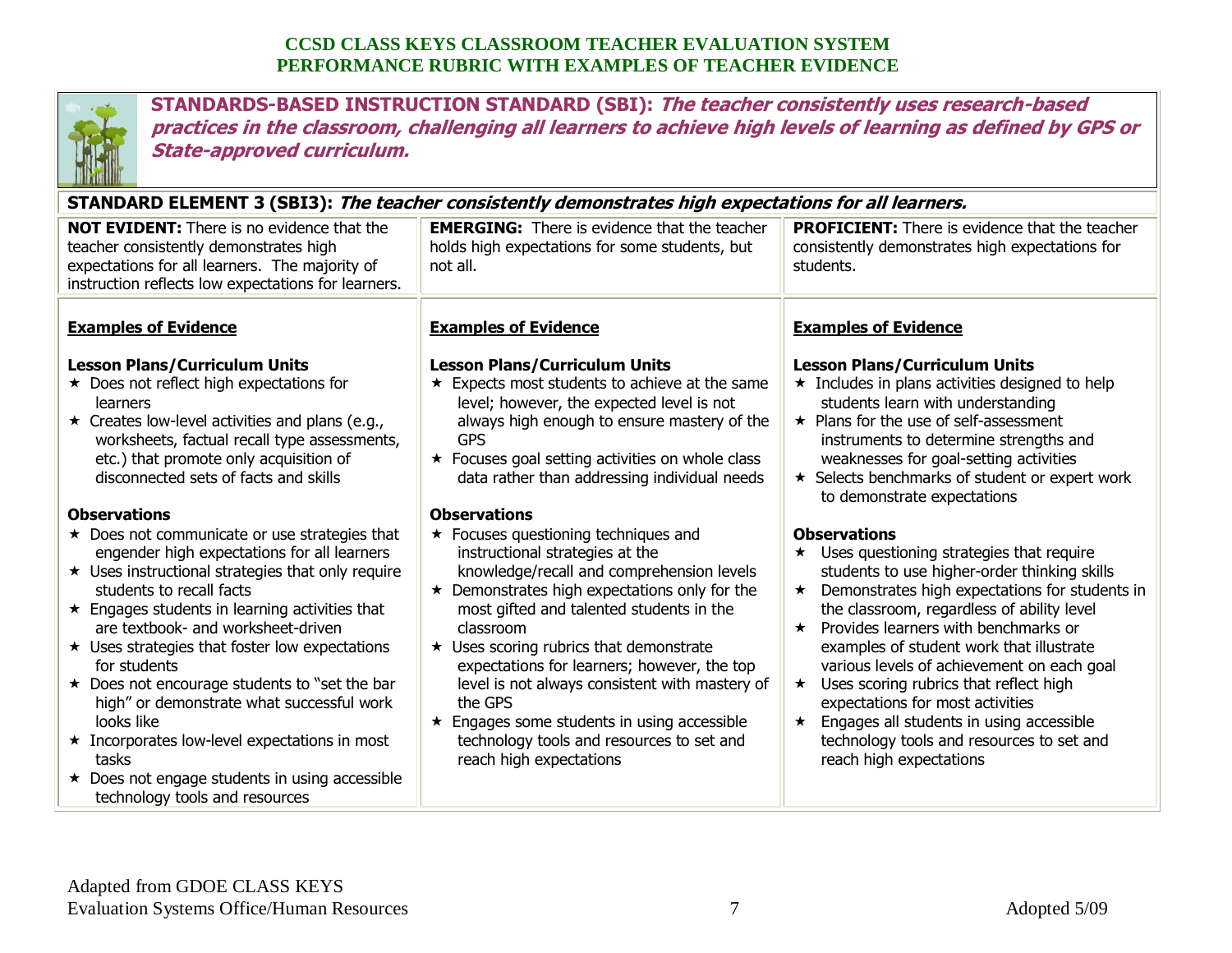

**STANDARDS-BASED INSTRUCTION STANDARD (SBI): The teacher consistently uses research-based practices in the classroom, challenging all learners to achieve high levels of learning as defined by GPS or State-approved curriculum.**

#### **STANDARD ELEMENT 4 (SBI4): The teacher uses accessible technology effectively to enhance student learning.**

| o internet certified to your, <i>the teacher ases accessible technology checuvery to emigrice statent regriming</i> ,                                                                                                                                                                                                                                                                                                                                                                                                                                                                                                                                                                        |                                                                                                                                                                                                                                                                                                                                                                                                                                                                                                                                                                                                                                                                                                                                                                                                                                                                                                                                                                                                                             |                                                                                                                                                                                                                                                                                                                                                                                                                                                                                                                                                                                                                                                                                                                                                                                                                                                                                                                                                                                                                                                                                                                                                     |
|----------------------------------------------------------------------------------------------------------------------------------------------------------------------------------------------------------------------------------------------------------------------------------------------------------------------------------------------------------------------------------------------------------------------------------------------------------------------------------------------------------------------------------------------------------------------------------------------------------------------------------------------------------------------------------------------|-----------------------------------------------------------------------------------------------------------------------------------------------------------------------------------------------------------------------------------------------------------------------------------------------------------------------------------------------------------------------------------------------------------------------------------------------------------------------------------------------------------------------------------------------------------------------------------------------------------------------------------------------------------------------------------------------------------------------------------------------------------------------------------------------------------------------------------------------------------------------------------------------------------------------------------------------------------------------------------------------------------------------------|-----------------------------------------------------------------------------------------------------------------------------------------------------------------------------------------------------------------------------------------------------------------------------------------------------------------------------------------------------------------------------------------------------------------------------------------------------------------------------------------------------------------------------------------------------------------------------------------------------------------------------------------------------------------------------------------------------------------------------------------------------------------------------------------------------------------------------------------------------------------------------------------------------------------------------------------------------------------------------------------------------------------------------------------------------------------------------------------------------------------------------------------------------|
| <b>NOT EVIDENT:</b> There is no evidence that the<br>teacher is using accessible technology to<br>enhance student learning.                                                                                                                                                                                                                                                                                                                                                                                                                                                                                                                                                                  | <b>EMERGING:</b> There is evidence that the teacher<br>uses accessible technology; however, technology<br>is used primarily with whole class, select<br>students, or as a tool for tutorials and drill.                                                                                                                                                                                                                                                                                                                                                                                                                                                                                                                                                                                                                                                                                                                                                                                                                     | <b>PROFICIENT:</b> There is evidence that the teacher<br>routinely uses accessible technology to enhance<br>student learning and support their achievement.                                                                                                                                                                                                                                                                                                                                                                                                                                                                                                                                                                                                                                                                                                                                                                                                                                                                                                                                                                                         |
| <b>Examples of Evidence</b><br><b>Lesson Plans/Curriculum Units</b><br>★ Does not reference the use of technology to<br>support instruction in lesson plans<br>★ Does not utilize school productivity tools (e.g.,<br>grading software programs, data analysis<br>programs, etc.)<br>★ Selects and uses technology and instructional<br>media that is not related to the GPS<br><b>Observations</b><br>★ Does not use accessible technology tools and<br>resources to support instruction (presentation<br>systems, instructional media, tools that require<br>student participation, and assessment tools,<br>$etc.$ )<br>* Fails to use technology tools and resources to<br>teach the GPS | <b>Examples of Evidence</b><br><b>Lesson Plans/Curriculum Units</b><br>$\star$ Uses technology for whole group presentation of<br>information<br>★ Discovers technology tools and resources via<br>professional learning opportunities, Internet<br>resources, and collaborative learning<br>communities<br>★ Utilizes the school and district provided<br>technology resources only for managing<br>information, creating materials, etc. (e.g.,<br>record-keeping tools such as grading programs,<br>productivity tools, etc.)<br>$\star$ Incorporates instructional media and technology<br>into some lessons; however, does not always<br>choose materials connected to the GPS<br><b>Observations</b><br>$\star$ Uses technology tools and resources for whole<br>classroom instruction (video projector<br>connected to teacher's workstation)<br>$\star$ Uses technology as practice (tutorial and drill)<br>with some students<br>$\star$ Uses technology as a tool for play, reward,<br>remediation, or enrichment | <b>Examples of Evidence</b><br><b>Lesson Plans/Curriculum Units</b><br>$\star$ Uses technology tools and resources to support<br>instruction with strategies selected to meet<br>individual student differences<br>$\star$ Integrates instructional technology tools and<br>resources that align with the GPS into lesson<br>plans<br>★ Builds a repertoire of appropriate technology tools<br>and resources found on the Internet and<br>incorporates these in planning for instruction<br><b>Observations</b><br>Uses technology tools to support instruction that<br>actively involve learners (e.g., student response<br>systems, interactive whiteboards, etc.)<br>Assures that students have physical access,<br>$\star$<br>support, and time to use classroom and school<br>resources, including technology<br>Helps students see the connections between the<br>$\star$<br>GPS and the technology and instructional media<br>used to support instruction<br>Cooperates with special needs teachers to use<br>$\star$<br>assistive technology to support special needs<br>learners<br>Provides students with opportunities to use<br>$\star$ |
|                                                                                                                                                                                                                                                                                                                                                                                                                                                                                                                                                                                                                                                                                              |                                                                                                                                                                                                                                                                                                                                                                                                                                                                                                                                                                                                                                                                                                                                                                                                                                                                                                                                                                                                                             | technology in higher order thinking activities                                                                                                                                                                                                                                                                                                                                                                                                                                                                                                                                                                                                                                                                                                                                                                                                                                                                                                                                                                                                                                                                                                      |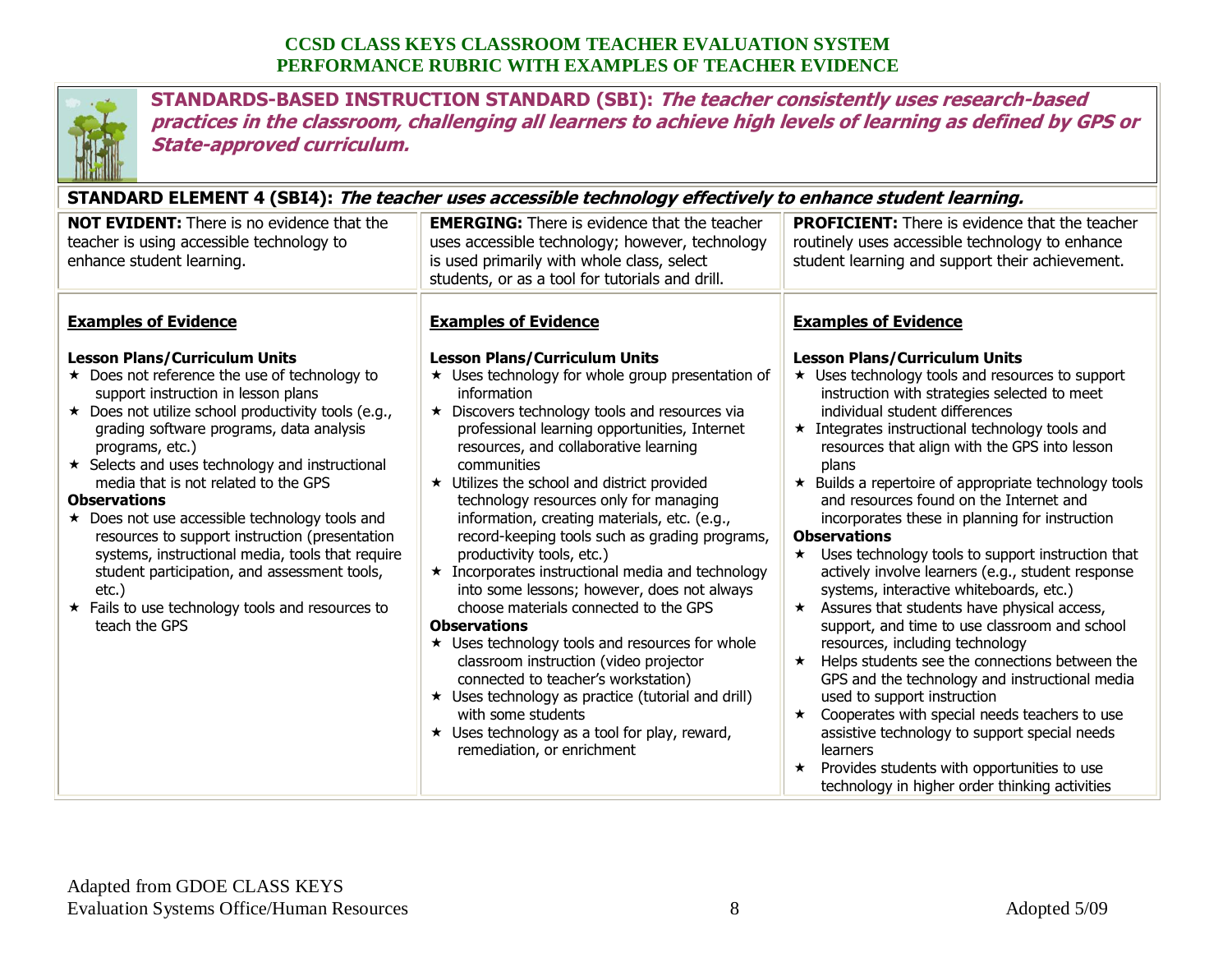

**STANDARDS-BASED INSTRUCTION STANDARD (SBI): The teacher consistently uses research-based practices in the classroom, challenging all learners to achieve high levels of learning as defined by GPS or State-approved curriculum.**

## **STANDARD ELEMENT 5 (SBI5): The teacher differentiates instruction to meet students' readiness levels, language proficiency, and interests.**

| <i>proncency, and michests.</i>                                                                                                                                                                                                                                                                                                                                                                                                                                                                                                                                                                                                                                                          |                                                                                                                                                                                                                                                                                                                                                                                                                                                                                                                                                                                                                                                                                   |                                                                                                                                                                                                                                                                                                                                                                                                                                                                                                                                                                                                                                                                                                                                                                                                                                                                               |
|------------------------------------------------------------------------------------------------------------------------------------------------------------------------------------------------------------------------------------------------------------------------------------------------------------------------------------------------------------------------------------------------------------------------------------------------------------------------------------------------------------------------------------------------------------------------------------------------------------------------------------------------------------------------------------------|-----------------------------------------------------------------------------------------------------------------------------------------------------------------------------------------------------------------------------------------------------------------------------------------------------------------------------------------------------------------------------------------------------------------------------------------------------------------------------------------------------------------------------------------------------------------------------------------------------------------------------------------------------------------------------------|-------------------------------------------------------------------------------------------------------------------------------------------------------------------------------------------------------------------------------------------------------------------------------------------------------------------------------------------------------------------------------------------------------------------------------------------------------------------------------------------------------------------------------------------------------------------------------------------------------------------------------------------------------------------------------------------------------------------------------------------------------------------------------------------------------------------------------------------------------------------------------|
| <b>NOT EVIDENT:</b> There is no evidence of<br>differentiated instruction. The teacher uses a<br>single plan for all learners with content<br>presented in the same way to all students<br>regardless of readiness levels, learning styles,<br>and/or student interest.                                                                                                                                                                                                                                                                                                                                                                                                                  | <b>EMERGING:</b> There is evidence that the teacher<br>modifies instruction to accommodate student<br>needs; however, a majority of instruction tends<br>to be teacher-centered and whole group in<br>approach, marginalizing some students or<br>groups.                                                                                                                                                                                                                                                                                                                                                                                                                         | <b>PROFICIENT:</b> There is evidence that the teacher<br>plans appropriately for student differences and<br>needs. Classroom instruction is tailored for<br>students' readiness levels, learning styles, and<br>interests and monitored to ensure that students<br>meet the same standards.                                                                                                                                                                                                                                                                                                                                                                                                                                                                                                                                                                                   |
| <b>Examples of Evidence</b><br><b>Lesson Plans/Curriculum Units</b><br>★ Plans to teach and assess all students in the same<br>way<br>* Makes a single plan for whole class instruction or<br>does not plan<br><b>Observations</b><br>$\star$ Is not aware of or rejects student attempts to<br>provide input about their needs<br>$\star$ Follows plans as prepared without consideration<br>for student needs or frustration<br>$\star$ Expects all students to use the same materials<br>without consideration for reading levels, interests,<br>or learning styles<br>★ Does not incorporate the use of accessible<br>technology tools and resources to differentiate<br>instruction | <b>Examples of Evidence</b><br><b>Lesson Plans/Curriculum Units</b><br>$\star$ Modifies planning sometimes for some students,<br>but tends to be teacher-centered and whole-group<br>in approach<br>$\star$ Plans to use only minimally demanding strategies<br>with students who are identified as struggling<br><b>Observations</b><br>★ Has not developed a systematic way of observing<br>all students, but reacts to them as a large group<br>or attends to only a few students<br>★ Relies on a few instructional strategies, more for<br>their own comfort level than for student needs<br>$\star$ Uses some materials including technology to<br>support diverse learners | <b>Examples of Evidence</b><br><b>Lesson Plans/Curriculum Units</b><br>$\star$ Plans for student differences<br>$\star$ Creates lessons that operate at multiple levels to<br>meet developmental and individual needs of diverse<br>learners<br>$\star$ Plans, delivers, and assesses lessons and units so<br>that learners can succeed<br>★ Plans in advance, but sometimes adapts plans as<br>knowledge of specific students evolves<br><b>Observations</b><br>Observes students in routine, habitual ways,<br>$\star$<br>collecting data both formally and informally in order<br>to reflect on and adapt instruction<br>Makes a wide variety of resources available that are<br>appropriate for specific learners<br>$\star$ Uses a variety of resources, including accessible<br>technology tools and resources, to support equitable<br>engagement of diverse learners. |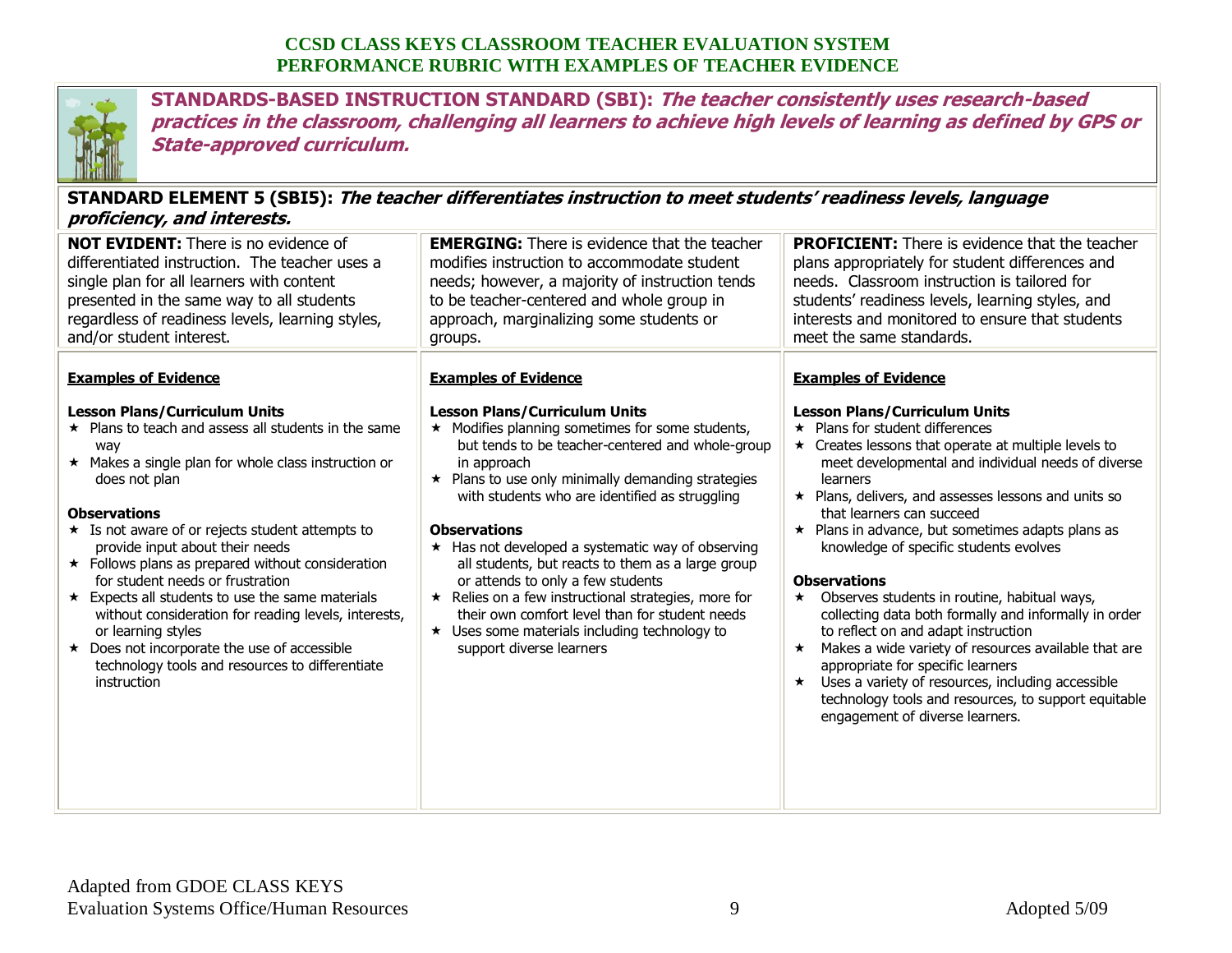

**STANDARDS-BASED INSTRUCTION STANDARD (SBI): The teacher consistently uses research-based practices in the classroom, challenging all learners to achieve high levels of learning as defined by GPS or State-approved curriculum.**

## **STANDARD ELEMENT 6 (SBI6): The teacher delivers instruction which fosters the development of higher-order thinking/reasoning skills.**

| UIIIIKIIIY/I CASVIIIIIY SKIIIS.                                                                                                                                                                                                                                                                                                                                                                                                                                                                                                                                                                                                                                                                                                                                                                                                                                                                                                                               |                                                                                                                                                                                                                                                                                                                                                                                                                                                                                                                                                                                                                                                                                                                                                                                                                                                                                                                                                                                                             |                                                                                                                                                                                                                                                                                                                                                                                                                                                                                                                                                                                                                                                                                                                                                                                                                                                                                                                                       |
|---------------------------------------------------------------------------------------------------------------------------------------------------------------------------------------------------------------------------------------------------------------------------------------------------------------------------------------------------------------------------------------------------------------------------------------------------------------------------------------------------------------------------------------------------------------------------------------------------------------------------------------------------------------------------------------------------------------------------------------------------------------------------------------------------------------------------------------------------------------------------------------------------------------------------------------------------------------|-------------------------------------------------------------------------------------------------------------------------------------------------------------------------------------------------------------------------------------------------------------------------------------------------------------------------------------------------------------------------------------------------------------------------------------------------------------------------------------------------------------------------------------------------------------------------------------------------------------------------------------------------------------------------------------------------------------------------------------------------------------------------------------------------------------------------------------------------------------------------------------------------------------------------------------------------------------------------------------------------------------|---------------------------------------------------------------------------------------------------------------------------------------------------------------------------------------------------------------------------------------------------------------------------------------------------------------------------------------------------------------------------------------------------------------------------------------------------------------------------------------------------------------------------------------------------------------------------------------------------------------------------------------------------------------------------------------------------------------------------------------------------------------------------------------------------------------------------------------------------------------------------------------------------------------------------------------|
| NOT EVIDENT: There is no evidence that the<br>teacher emphasizes and/or encourages students<br>to use higher-order thinking skills and processes.                                                                                                                                                                                                                                                                                                                                                                                                                                                                                                                                                                                                                                                                                                                                                                                                             | <b>EMERGING:</b> There is evidence that the teacher<br>encourages students to use higher-order thinking<br>skills and processes; however, the teacher does<br>not fully understand or guide the use of higher-<br>order thinking or only infrequently uses these<br>techniques.                                                                                                                                                                                                                                                                                                                                                                                                                                                                                                                                                                                                                                                                                                                             | <b>PROFICIENT:</b> There is evidence that the teacher<br>emphasizes and consistently encourages students<br>to use higher-order thinking skills and processes.                                                                                                                                                                                                                                                                                                                                                                                                                                                                                                                                                                                                                                                                                                                                                                        |
| <b>Examples of Evidence</b>                                                                                                                                                                                                                                                                                                                                                                                                                                                                                                                                                                                                                                                                                                                                                                                                                                                                                                                                   | <b>Examples of Evidence</b>                                                                                                                                                                                                                                                                                                                                                                                                                                                                                                                                                                                                                                                                                                                                                                                                                                                                                                                                                                                 | <b>Examples of Evidence</b>                                                                                                                                                                                                                                                                                                                                                                                                                                                                                                                                                                                                                                                                                                                                                                                                                                                                                                           |
| <b>Lesson Plans/Curriculum Units</b><br>★ Writes lesson plans that focus on factual<br>knowledge alone<br>$\star$ Does not plan for or teach strategies for<br>learning<br>★ Does not vary processes for learning beyond<br>simple recall or recitation<br>$\star$ Creates assignments that ask students only to<br>provide lower level answers<br><b>Observations</b><br>$\star$ Cannot explain complex concepts and<br>assumptions in the context area(s) to students<br>$\star$ Becomes confused or defensive when students<br>ask questions or seem frustrated<br>$\star$ Asks only low level factual questions<br>$\star$ Responds to oral student responses with a<br>correct answer rather than challenging the<br>speaker or others to find answers<br>★ Shuts down student discussion with limited or<br>limiting responses to their input<br>★ Does not use accessible technology tools and<br>resources to develop higher-order thinking<br>skills | <b>Lesson Plans/Curriculum Units</b><br>$\star$ Creates lesson plans that include some higher<br>level thinking strategies but is not always able<br>to carry these out fully (e.g., doesn't know how<br>to build high level answers, grades projects in<br>limited ways, cannot support students'<br>independent investigations, etc.)<br>★ Plans and uses some higher-order thinking<br>strategies (comprehension, application,<br>analysis), but usually as short-term lessons or<br>projects without extending the skills to other<br>work<br><b>Observations</b><br>* Invites students to share their own knowledge<br>and interpretations, but does not always<br>provide appropriate responses ("That's correct."<br>"Tell us more.")<br>$\star$ Experiments with strategies, processes, and<br>"habits of mind" that will encourage higher<br>order thinking<br>★ Uses accessible technology tools and resources<br>periodically, but not in a way to maximize and<br>promote higher order thinking | <b>Lesson Plans/Curriculum Units</b><br>$\star$ Plans strategies for remembering, understanding,<br>solving problems, analysis, and synthesis<br>$\star$ Selects strategies to provide multiple perspectives<br>on standards and key concepts and problems of<br>the content area(s)<br>$\star$ Incorporates frequent learning opportunities that<br>require students to analyze and synthesize<br><b>Observations</b><br>Helps students learn with understanding rather<br>$\star$<br>than just promoting acquisition of disconnected<br>sets of facts and skills<br>Teaches memory skills to develop coherent<br>$\star$<br>structures of information (e.g., mnemonic<br>devices, mental maps, etc.)<br>Facilitates learning by regulating the difficulty of<br>$\star$<br>tasks<br>Uses a variety of accessible technology tools and<br>$\star$<br>resources in project-based lessons to encourage<br>higher order thinking skills |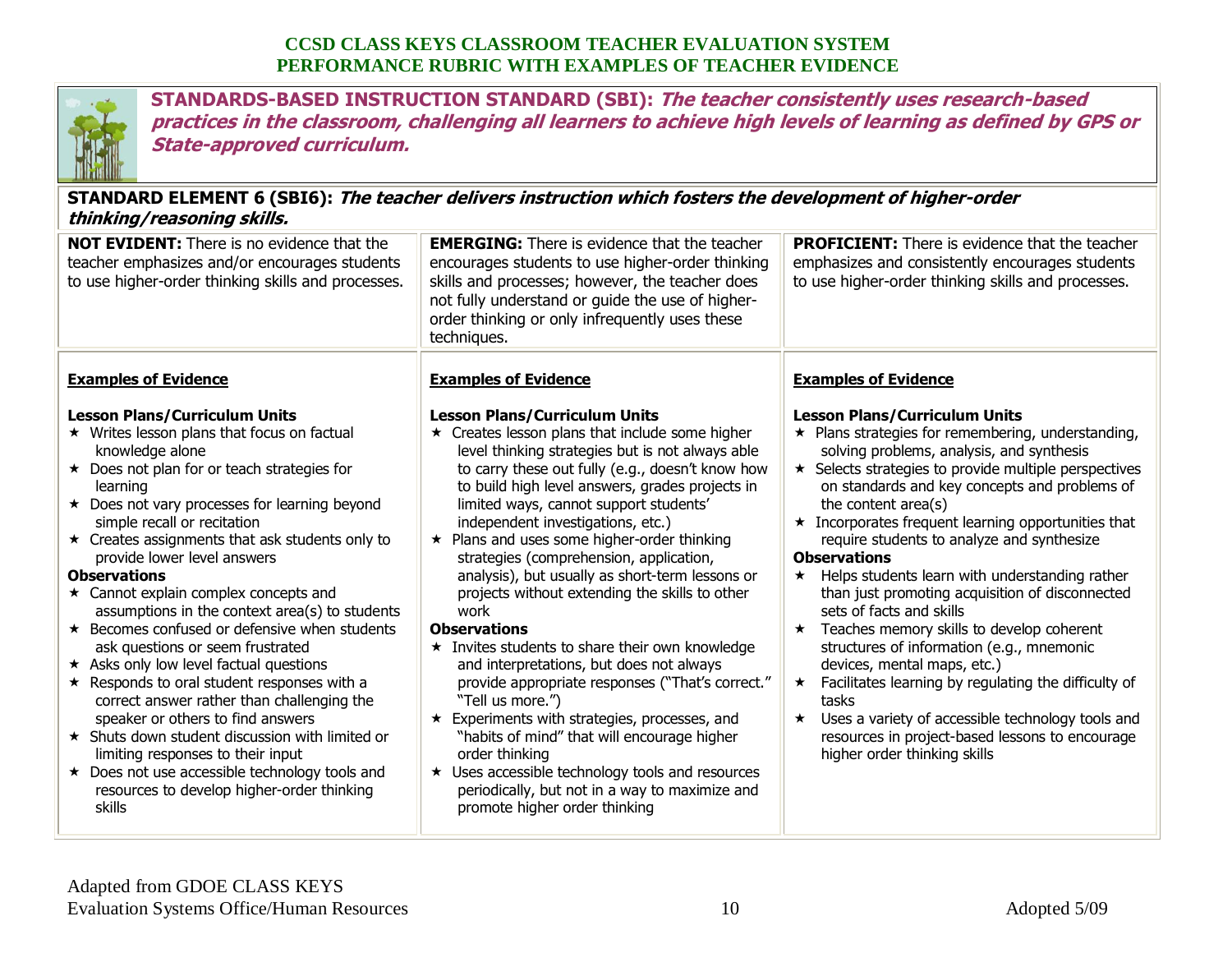

**ASSESSMENT OF STUDENT LEARNING STANDARD (AL): The teacher uses a balanced variety of assessment techniques that are systematically implemented, resulting in appropriate interventions that foster continuous improvement for all.**

#### **STANDARD ELEMENT 1 (AL1): The teacher uses formative assessment strategies to monitor student progress and to adjust instruction in order to maximize student achievement on the GPS or State-approved curriculum.**

| <b>NOT EVIDENT:</b> There is no evidence that the<br>teacher uses formative assessment strategies<br>either to monitor student progress or to adjust<br>instruction to meet student needs.                                                                                                                                               | <b>EMERGING:</b> There is evidence that the teacher<br>uses some formative assessment tasks and tools<br>to guide adjustments of whole-class instruction;<br>however, formative assessment is rarely used at<br>the individual level or may be inconsistently<br>implemented.                                                                                                                                                                                                                                                                                                                                                                                                                                                                                                                                                                                                                  | <b>PROFICIENT:</b> There is evidence that the teacher<br>consistently uses formative assessment tasks and<br>tools to monitor student progress over the course<br>of all units and to adjust instruction to meet<br>students' individual learning needs relative to the<br>GPS.                                                                                                                                                                                                                                                                                                                                                                                                                                                                                                                                                                                                                           |
|------------------------------------------------------------------------------------------------------------------------------------------------------------------------------------------------------------------------------------------------------------------------------------------------------------------------------------------|------------------------------------------------------------------------------------------------------------------------------------------------------------------------------------------------------------------------------------------------------------------------------------------------------------------------------------------------------------------------------------------------------------------------------------------------------------------------------------------------------------------------------------------------------------------------------------------------------------------------------------------------------------------------------------------------------------------------------------------------------------------------------------------------------------------------------------------------------------------------------------------------|-----------------------------------------------------------------------------------------------------------------------------------------------------------------------------------------------------------------------------------------------------------------------------------------------------------------------------------------------------------------------------------------------------------------------------------------------------------------------------------------------------------------------------------------------------------------------------------------------------------------------------------------------------------------------------------------------------------------------------------------------------------------------------------------------------------------------------------------------------------------------------------------------------------|
| <b>Examples of Evidence</b><br><b>Lesson Plans/Curriculum Units</b><br>★ Does not use formative assessments to guide<br>instruction<br>$\star$ Makes a single plan for all learners<br><b>Observations</b><br>$\star$ Does not adjust instruction to meet the needs<br>of students who are having difficulty<br>understanding the lesson | <b>Examples of Evidence</b><br><b>Lesson Plans/Curriculum Units</b><br>$\star$ Plans for some formative assessment, but<br>does not know how to use data to adjust<br>instruction to meet individual student needs<br>$\star$ Re-teaches rarely and then primarily to the<br>whole class in areas identified as weaknesses<br>$\star$ Assesses student learning typically at the end<br>of a unit (summative evaluation) to<br>determine student achievement rather than<br>to identify students in need of support<br><b>Observations</b><br>* Adjusts instruction at the whole class level<br>and does not address individual needs<br>★ Demonstrates limited skill in making<br>adjustments abased on formative<br>assessment data<br>$\star$ Notices consciously how students respond to<br>teaching strategies, but is not comfortable<br>adjusting instruction in the middle of a lesson | <b>Examples of Evidence</b><br><b>Lesson Plans/Curriculum Units</b><br>$\star$ Uses formative assessments to guide<br>adjustments to instruction<br>$\star$ Adapts plans as he/she develops knowledge of<br>specific students<br>* Experiments with a variety of formative<br>assessment measures including student notes<br>and reflections, assignments, quizzes,<br>demonstrations, concept maps, etc.<br><b>Observations</b><br>Adjusts instruction to address the needs of<br>$\star$<br>students who are having difficulty<br>understanding the lesson<br>Encourages student questions and talk in the<br>$\star$<br>classroom and uses student input for<br>spontaneous planning and adjustments<br>Provides alternative explanations and seeks<br>$\star$<br>effective approaches when students questions<br>reveal lack of understanding<br>Blends classroom-based assessment methods<br>$\star$ |
|                                                                                                                                                                                                                                                                                                                                          |                                                                                                                                                                                                                                                                                                                                                                                                                                                                                                                                                                                                                                                                                                                                                                                                                                                                                                | into the instructional process in unobtrusive<br>ways                                                                                                                                                                                                                                                                                                                                                                                                                                                                                                                                                                                                                                                                                                                                                                                                                                                     |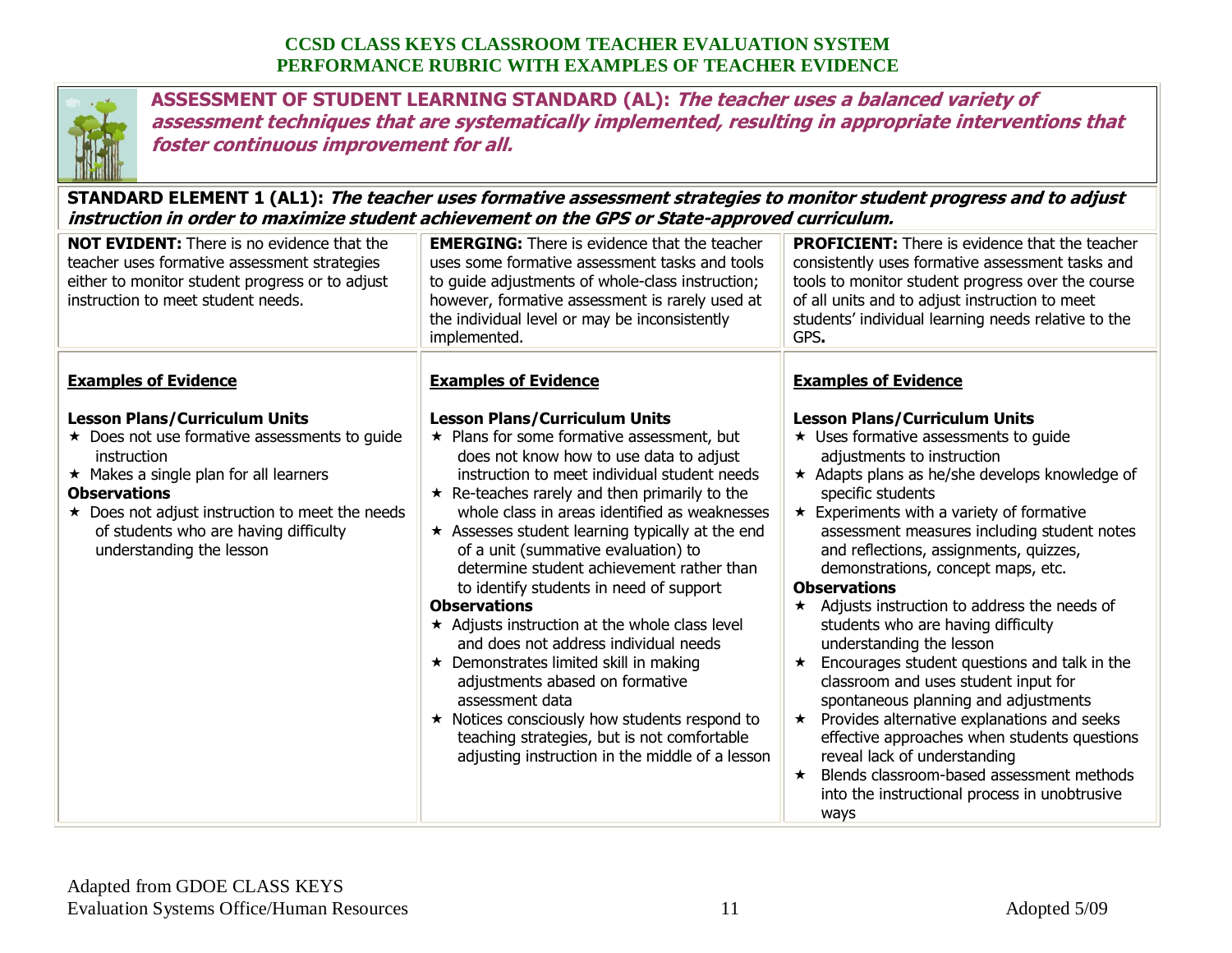

**ASSESSMENT OF STUDENT LEARNING STANDARD (AL): The teacher uses a balanced variety of assessment techniques that are systematically implemented, resulting in appropriate interventions that foster continuous improvement for all.**

#### **STANDARD ELEMENT 2 (AL2): The teacher uses diagnostic assessment strategies to identify individual and class strengths, misconceptions, and areas of weakness in order to inform planning.**

| <b>NOT EVIDENT:</b> There is no evidence the<br><b>EMERGING:</b> There is evidence that the teacher<br><b>PROFICIENT:</b> There is evidence that the teacher<br>teacher uses diagnostic assessment data to<br>uses some diagnostic strategies to identify<br>uses a variety of diagnostic assessment strategies<br>student strengths, weaknesses, and prior<br>determine student or class strengths and<br>to identify individual and class strengths,<br>weaknesses or to plan for instruction. The<br>knowledge to guide planning for instruction;<br>misconceptions, and areas of weakness.<br>teacher does not identify student or class<br>however, diagnostic assessment is not an<br>Diagnostic assessment is a regular part of<br>strengths or weaknesses.<br>integral part of unit planning.<br>planning.<br><b>Examples of Evidence</b><br><b>Examples of Evidence</b><br><b>Examples of Evidence</b><br><b>Lesson Plans/Curriculum Units</b><br><b>Lesson Plans/Curriculum Units</b><br><b>Lesson Plans/Curriculum Units</b><br>$\star$ Does not include diagnostic assessments in<br>$\star$ Includes diagnostic assessments at the<br>$\star$ Uses a variety of diagnostic activities at the<br>beginning of some instructional units<br>beginning of most lessons and units to<br>plans<br>* Is not guided by diagnostic data when<br>$\star$ Plans for differentiation based on the<br>determine the specific needs of the class and<br>of individual students<br>planning for differentiation<br>diagnostic data<br>★ Does not consider students' prior knowledge<br>* Identifies students' prior knowledge in the<br><b>Observations</b><br>to determine starting points for instruction<br>content area(s) and plans to link it to new<br>★ Uses at least one formal or informal<br>learning<br><b>Observations</b><br>diagnostic assessment at the beginning of a<br>★ Does not use informal or formal diagnostic<br><b>Observations</b><br>lesson or unit<br>* Asks questions to determine prior knowledge<br>Differentiates the lesson to address the needs<br>assessments at he beginning of a lesson or<br>$\star$<br>of students who start the lesson at a lower<br>unit<br>during a lesson<br>★ Does not probe for prior knowledge during a<br>level of understanding<br>Uses a variety of diagnostic strategies (e.g.,<br>lesson<br>$\star$<br>initial writing prompts, informal reading<br>$\star$ Does not match the instruction to the prior<br>knowledge of the learners<br>assessments, pre-tests, anticipation guides,<br>etc. | ses sep c.ss, and |  |  |  |
|----------------------------------------------------------------------------------------------------------------------------------------------------------------------------------------------------------------------------------------------------------------------------------------------------------------------------------------------------------------------------------------------------------------------------------------------------------------------------------------------------------------------------------------------------------------------------------------------------------------------------------------------------------------------------------------------------------------------------------------------------------------------------------------------------------------------------------------------------------------------------------------------------------------------------------------------------------------------------------------------------------------------------------------------------------------------------------------------------------------------------------------------------------------------------------------------------------------------------------------------------------------------------------------------------------------------------------------------------------------------------------------------------------------------------------------------------------------------------------------------------------------------------------------------------------------------------------------------------------------------------------------------------------------------------------------------------------------------------------------------------------------------------------------------------------------------------------------------------------------------------------------------------------------------------------------------------------------------------------------------------------------------------------------------------------------------------------------------------------------------------------------------------------------------------------------------------------------------------------------------------------------------------------------------------------------------------------------------------------------------------------------------------------------------------------------------------------------------------------------------------------------------------------------------------------------|-------------------|--|--|--|
|                                                                                                                                                                                                                                                                                                                                                                                                                                                                                                                                                                                                                                                                                                                                                                                                                                                                                                                                                                                                                                                                                                                                                                                                                                                                                                                                                                                                                                                                                                                                                                                                                                                                                                                                                                                                                                                                                                                                                                                                                                                                                                                                                                                                                                                                                                                                                                                                                                                                                                                                                                |                   |  |  |  |
|                                                                                                                                                                                                                                                                                                                                                                                                                                                                                                                                                                                                                                                                                                                                                                                                                                                                                                                                                                                                                                                                                                                                                                                                                                                                                                                                                                                                                                                                                                                                                                                                                                                                                                                                                                                                                                                                                                                                                                                                                                                                                                                                                                                                                                                                                                                                                                                                                                                                                                                                                                |                   |  |  |  |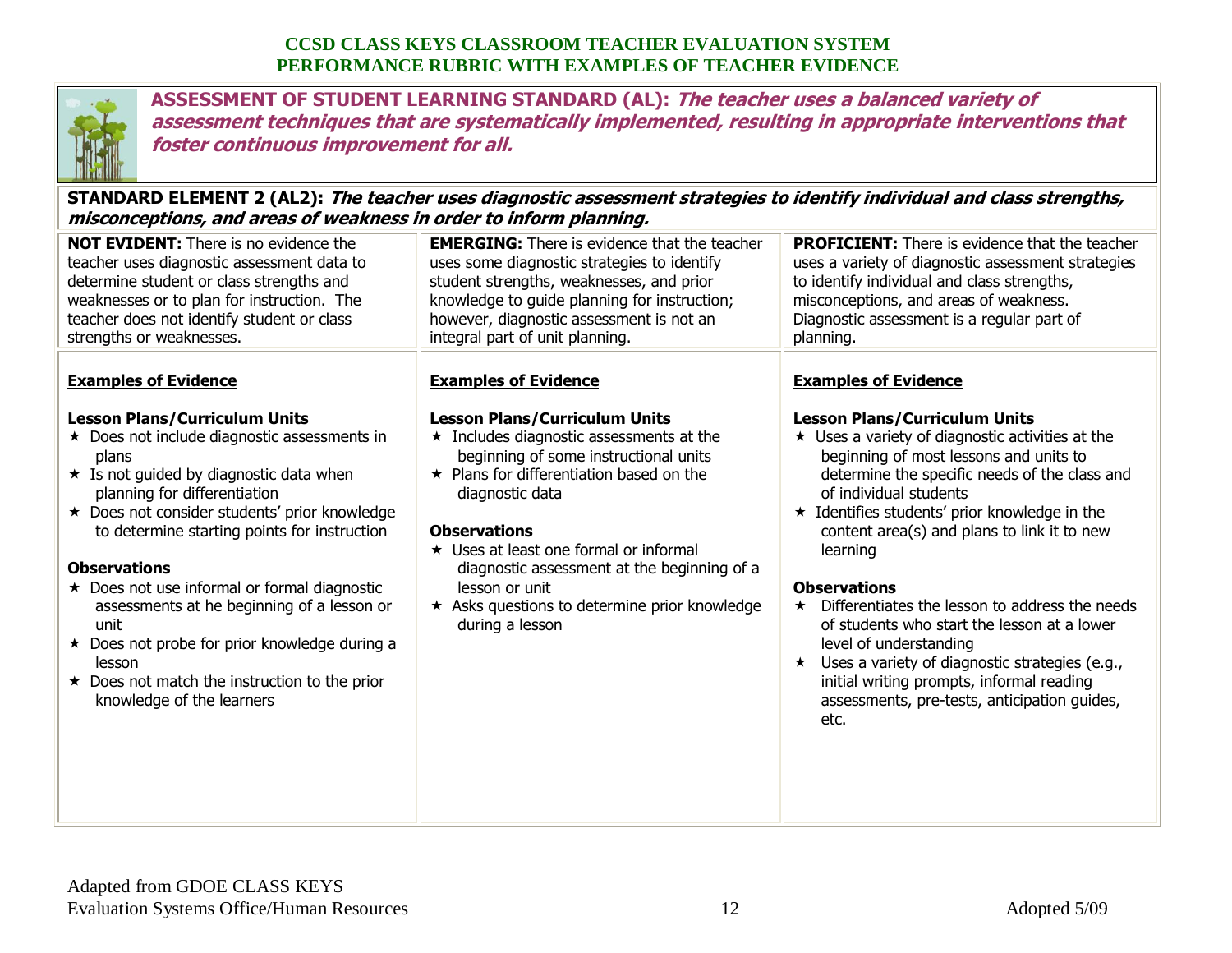

**ASSESSMENT OF STUDENT LEARNING STANDARD (AL): The teacher uses a balanced variety of assessment techniques that are systematically implemented, resulting in appropriate interventions that foster continuous improvement for all.**

**AL ELEMENT 3 (AL3): The teacher uses a variety of summative strategies to evaluate student status relative to the mastery of GPS or State-approved curriculum.**

| <b>NOT EVIDENT:</b> There is no evidence that the<br>teacher uses summative assessment tasks or<br>tools to evaluate students' status relative to the<br>GPS.                                                                                                                                                                                                                                                                                                                                                    | <b>EMERGING:</b> There is evidence that the teacher<br>uses some summative assessment tasks and<br>tools to evaluate mastery of the GPS. The<br>teacher aligns assessments with the GPS but<br>does not always include details at the element<br>level in the assessments.                                                                                                                                                                                                                                                       | <b>PROFICIENT:</b> There is evidence that the teacher<br>uses a variety of summative assessments tasks and<br>tools to evaluate student achievement. The<br>teacher aligns assessments with the GPS in order<br>to reflect student understanding at the element<br>level.                                                                                                                                                                                                                                                                                 |
|------------------------------------------------------------------------------------------------------------------------------------------------------------------------------------------------------------------------------------------------------------------------------------------------------------------------------------------------------------------------------------------------------------------------------------------------------------------------------------------------------------------|----------------------------------------------------------------------------------------------------------------------------------------------------------------------------------------------------------------------------------------------------------------------------------------------------------------------------------------------------------------------------------------------------------------------------------------------------------------------------------------------------------------------------------|-----------------------------------------------------------------------------------------------------------------------------------------------------------------------------------------------------------------------------------------------------------------------------------------------------------------------------------------------------------------------------------------------------------------------------------------------------------------------------------------------------------------------------------------------------------|
| <b>Examples of Evidence</b>                                                                                                                                                                                                                                                                                                                                                                                                                                                                                      | <b>Examples of Evidence</b>                                                                                                                                                                                                                                                                                                                                                                                                                                                                                                      | <b>Examples of Evidence</b>                                                                                                                                                                                                                                                                                                                                                                                                                                                                                                                               |
| <b>Lesson Plans/Curriculum Units</b><br>$\star$ Does not use common assessments<br>established by the school as measures of the<br><b>GPS</b><br>★ Does not design and/or use summative<br>assessments that are aligned with the GPS or<br>state assessments<br>$\star$ Does not plan for review of material prior to<br>summative assessments, or includes only<br>brief lower-order review<br>$\star$ Does not include time for review of<br>summative assessment results with students<br><b>Observations</b> | <b>Lesson Plans/Curriculum Units</b><br>$\star$ Uses summative assessments solely for the<br>purpose of assigning grades<br>$\star$ Aligns summative assessment with the GPS at<br>the standard level, but not necessarily at the<br>element level<br>$\star$ Concentrates on lower levels of thinking<br>(recall-based) in summative assessment<br>strategies<br>★ Uses grade level/department summative<br>assessments but is not involved in the<br>development of assessments so might not<br>understand the purpose and use | <b>Lesson Plans/Curriculum Units</b><br>$\star$ Develops units of instruction that reveal clear<br>connections between formative and summative<br>assessments<br>$\star$ Uses summative assessments that align closely<br>with the GPS at all levels<br>$\star$ Uses common assessments created by<br>collaborating with other teachers<br>$\star$ Uses a variety of summative assessments that<br>are valid and reliable measures of student<br>achievement<br>$\star$ Uses summative assessment results to plan<br>next units and redeliver instruction |
| ★ Does not explain how summative<br>assessments match with lesson content<br>★ Does not link prior formative assessment to<br>summative assessments                                                                                                                                                                                                                                                                                                                                                              | <b>Observations</b><br>$\star$ Matches summative assessment(s) with<br>lesson content<br>$\star$ Informs students about the content and skills<br>that are assessed by summative assessments<br>★ Gives students some feedback about he<br>results from a summative assessment                                                                                                                                                                                                                                                   | <b>Observations</b><br>Provides students with choices of ways to<br>$\star$<br>demonstrate learning<br>Reviews summative assessment results with<br>$\star$<br>students                                                                                                                                                                                                                                                                                                                                                                                   |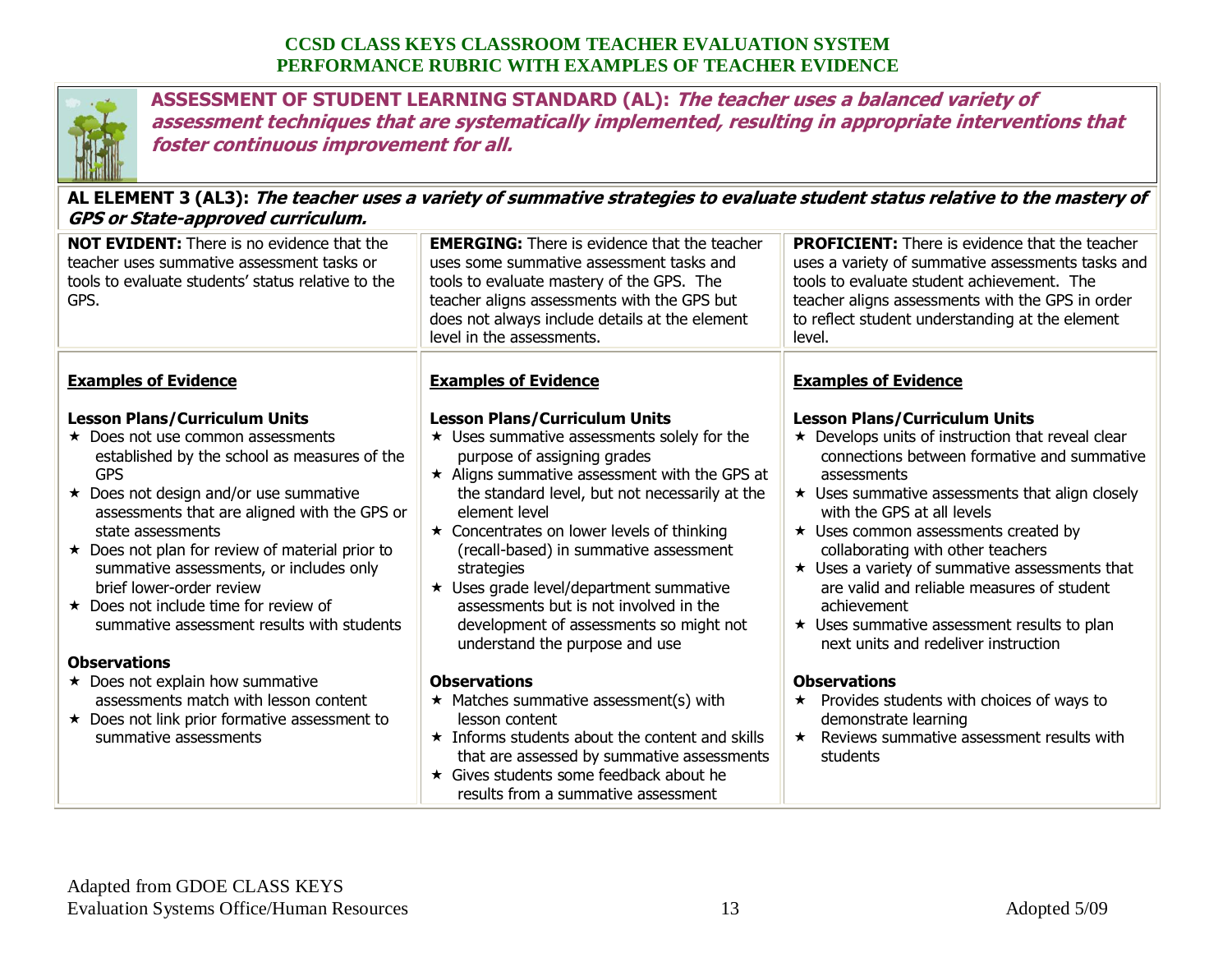

**ASSESSMENT OF STUDENT LEARNING STANDARD (AL): The teacher uses a balanced variety of assessment techniques that are systematically implemented, resulting in appropriate interventions that foster continuous improvement for all.**

**AL ELEMENT 4 (AL4): The teacher provides effective and timely commentary/feedback regarding students' writing and oral performances.**

| <b>NOT EVIDENT:</b> There is no evidence that the<br>teacher provides adequate<br>feedback/commentary on student work,<br>including grades, on student work, or the<br>feedback/commentary and/or grades that are<br>given do not align with the GPS.                                                                                                                                                                                                                                                                                                                                                                                                                                                                                                     | <b>EMERGING:</b> There is evidence that the teacher<br>provides feedback/commentary, including<br>grades, on student performances; however,<br>feedback/commentary or grades may not be<br>consistently equitable or may not be aligned with<br>the GPS.                                                                                                                                                                                                                                                                                                                                                                                                                                                                                                                                  | <b>PROFICIENT:</b> There is evidence that the teacher<br>provides GPS-based feedback/commentary on<br>student performances, including, but not limited to,<br>fair and equitable grades.                                                                                                                                                                                                                                                                                                                                                                                                                                                                                                                                                                                                                |
|-----------------------------------------------------------------------------------------------------------------------------------------------------------------------------------------------------------------------------------------------------------------------------------------------------------------------------------------------------------------------------------------------------------------------------------------------------------------------------------------------------------------------------------------------------------------------------------------------------------------------------------------------------------------------------------------------------------------------------------------------------------|-------------------------------------------------------------------------------------------------------------------------------------------------------------------------------------------------------------------------------------------------------------------------------------------------------------------------------------------------------------------------------------------------------------------------------------------------------------------------------------------------------------------------------------------------------------------------------------------------------------------------------------------------------------------------------------------------------------------------------------------------------------------------------------------|---------------------------------------------------------------------------------------------------------------------------------------------------------------------------------------------------------------------------------------------------------------------------------------------------------------------------------------------------------------------------------------------------------------------------------------------------------------------------------------------------------------------------------------------------------------------------------------------------------------------------------------------------------------------------------------------------------------------------------------------------------------------------------------------------------|
| <b>Examples of Evidence</b><br><b>Lesson Plans/Curriculum Units</b><br>★ Uses assessments solely to assign grades and<br>not to provide feedback/commentary or<br>inform future instruction<br>★ Does not identify or display exemplary work<br>samples to demonstrate levels of<br>performance toward mastery of the GPS.<br>* Does not use rubrics to communicate levels of<br>expected performance.<br>$\star$ Bases grading on things other than learning<br>(e.g., behavior, motivation, etc.)<br><b>Observations</b><br>* Limits feedback to evaluative judgments<br>★ Does not provide oral or written<br>feedback/commentary on student work<br>beyond a grade<br>★ Does not make connections between the GPS<br>and the assessments administered | <b>Examples of Evidence</b><br><b>Lesson Plans/Curriculum Units</b><br>Prepares students for summative<br>$\star$<br>assessments based on the GPS through<br>review and practice<br>Creates opportunities for students to be<br>$\star$<br>assessed on their current knowledge and<br>skills relative to the GPS<br>Responds to student work, although not in<br>$\star$<br>depth and not always in a timely manner to<br>affect instruction<br>Uses rubrics to communicate possible levels<br>$\star$<br>of performance, but highest levels of rubrics<br>do not consistently reflect mastery of the<br><b>GPS</b><br><b>Observations</b><br>★ Give corrective feedback/commentary but<br>doesn't always connect it to the standards<br>$\star$ Informs students about the importance of | <b>Examples of Evidence</b><br><b>Lesson Plans/Curriculum Units</b><br>$\star$ Plans time and guidance for students to reflect<br>on and assess progress<br>$\star$ Identifies a repertoire of benchmarks of student<br>work that show various levels of achieving<br>standards<br>$\star$ Responds to student work in relation to the<br>GPS, providing time to remediate for success<br>before final grading<br><b>Observations</b><br>Explains and demonstrates the purposes and<br>$\star$<br>procedures of assessment to students, using<br>benchmarks and standards<br>Listens to student feedback about grades to<br>$\star$<br>determine how to clarify grading processes and<br>reporting<br>$\star$ Provides specific oral or written commentary<br>on student work and connects the comments |
| * Assigns grades but does not discuss grades<br>and what they mean with individual students                                                                                                                                                                                                                                                                                                                                                                                                                                                                                                                                                                                                                                                               | content and skills that are to be assessed                                                                                                                                                                                                                                                                                                                                                                                                                                                                                                                                                                                                                                                                                                                                                | to the elements within the standards                                                                                                                                                                                                                                                                                                                                                                                                                                                                                                                                                                                                                                                                                                                                                                    |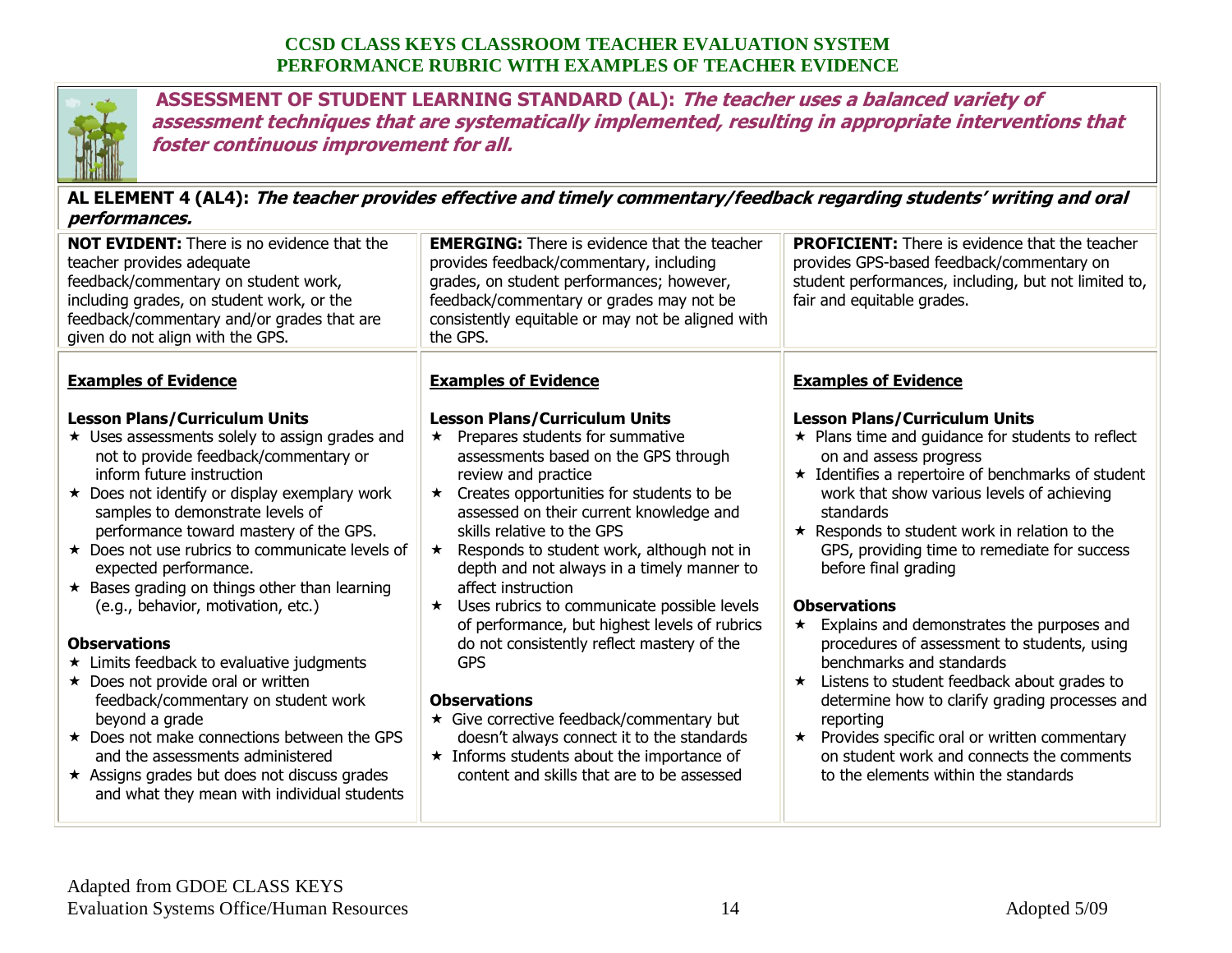

**INSTRUCTIONAL ENVIRONMENT STANDARD (IE): The teacher creates a safe, productive, collaborative, and inviting learning environment that fosters a sense of community and personal responsibility to ensure that students maximize learning.**

# **STANDARD ELEMENT 1 (IE1): The teacher establishes classroom rules, practices, and procedures that support a positive, productive learning environment.**

| <b>NOT EVIDENT:</b> There is no evidence that the<br>teacher establishes classroom rules and<br>procedures to support a positive, productive<br>learning environment. The teacher does not<br>adequately monitor students and/or respond to<br>inappropriate behavior.                                                                                                                                                                                                                                                                                                                                                     | <b>EMERGING:</b> There is evidence that the teacher<br>establishes classroom rules and procedures;<br>however, these do not consistently support a<br>positive, productive learning environment.                                                                                                                                                                                                                                                                                                                                                                                 | <b>PROFICIENT:</b> There is evidence that the teacher<br>establishes classroom rules and procedures<br>focusing on a positive, productive learning<br>environment. The teacher clearly communicates<br>rules and procedures so that students can work<br>within them.                                                                                                                                                                                                                                                                                                                                                                     |
|----------------------------------------------------------------------------------------------------------------------------------------------------------------------------------------------------------------------------------------------------------------------------------------------------------------------------------------------------------------------------------------------------------------------------------------------------------------------------------------------------------------------------------------------------------------------------------------------------------------------------|----------------------------------------------------------------------------------------------------------------------------------------------------------------------------------------------------------------------------------------------------------------------------------------------------------------------------------------------------------------------------------------------------------------------------------------------------------------------------------------------------------------------------------------------------------------------------------|-------------------------------------------------------------------------------------------------------------------------------------------------------------------------------------------------------------------------------------------------------------------------------------------------------------------------------------------------------------------------------------------------------------------------------------------------------------------------------------------------------------------------------------------------------------------------------------------------------------------------------------------|
| <b>Examples of Evidence</b><br><b>Observations</b><br>★ Does not consistently demonstrate or model<br>respect and acceptance in interactions with<br>students (e.g., use of sarcasm, limited<br>interactions with individual students,<br>inappropriate classroom management<br>techniques/discipline, excessively loud voice)<br>$\star$ Provides a physical environment with<br>components that may be a safety hazard or<br>limit access for some students (e.g.,<br>resource placement, arrangement of<br>furniture)<br>$\star$ Fails to use practices to enhance acceptance<br>of al students (e.g., teacher directed | <b>Examples of Evidence</b><br><b>Observations</b><br>$\star$ Greets and talks individually with many<br>students<br>$\star$ Maintains a physically safe environment that<br>is for the most part orderly and inviting<br>$\star$ Monitors student activities<br>★ Responds fairly, but not always consistently,<br>to inappropriate student behavior<br>$\star$ Arranges classroom furniture, space, and<br>resources appropriately to support some<br>activities<br>$\star$ Posts rules and procedures in the classroom,<br>but does not refer to them at appropriate<br>times | <b>Examples of Evidence</b><br><b>Observations</b><br>Models respect and acceptance through<br>$\star$<br>interactions and classroom management<br>Reinforces positive interactions by consistent<br>$\star$<br>monitoring and correction of behaviors when<br>needed<br>Provides a physically safe and inviting<br>$\star$<br>environment where materials/technology are<br>accessible<br>Posts rules/procedures prominently and refers<br>$\star$<br>to them at appropriate times<br>Creates a versatile classroom layout that<br>$\star$<br>facilitates movement, communication, and<br>quiet spaces appropriate to planned activities |
| activities with limited opportunity for<br>students to learn from and about<br>classmates)<br>$\star$ Does not monitor student activities<br>$\star$ Does not respond to inappropriate student<br>behavior in productive ways<br>★ Does not have classroom/school<br>rules/procedures posted in the classroom                                                                                                                                                                                                                                                                                                              | $\star$ Implements required school management<br>plans and procedures for classrooms and<br>school areas                                                                                                                                                                                                                                                                                                                                                                                                                                                                         | Has classroom rules/procedures that clearly<br>$\star$<br>define the expectation of respect and<br>acceptance of others                                                                                                                                                                                                                                                                                                                                                                                                                                                                                                                   |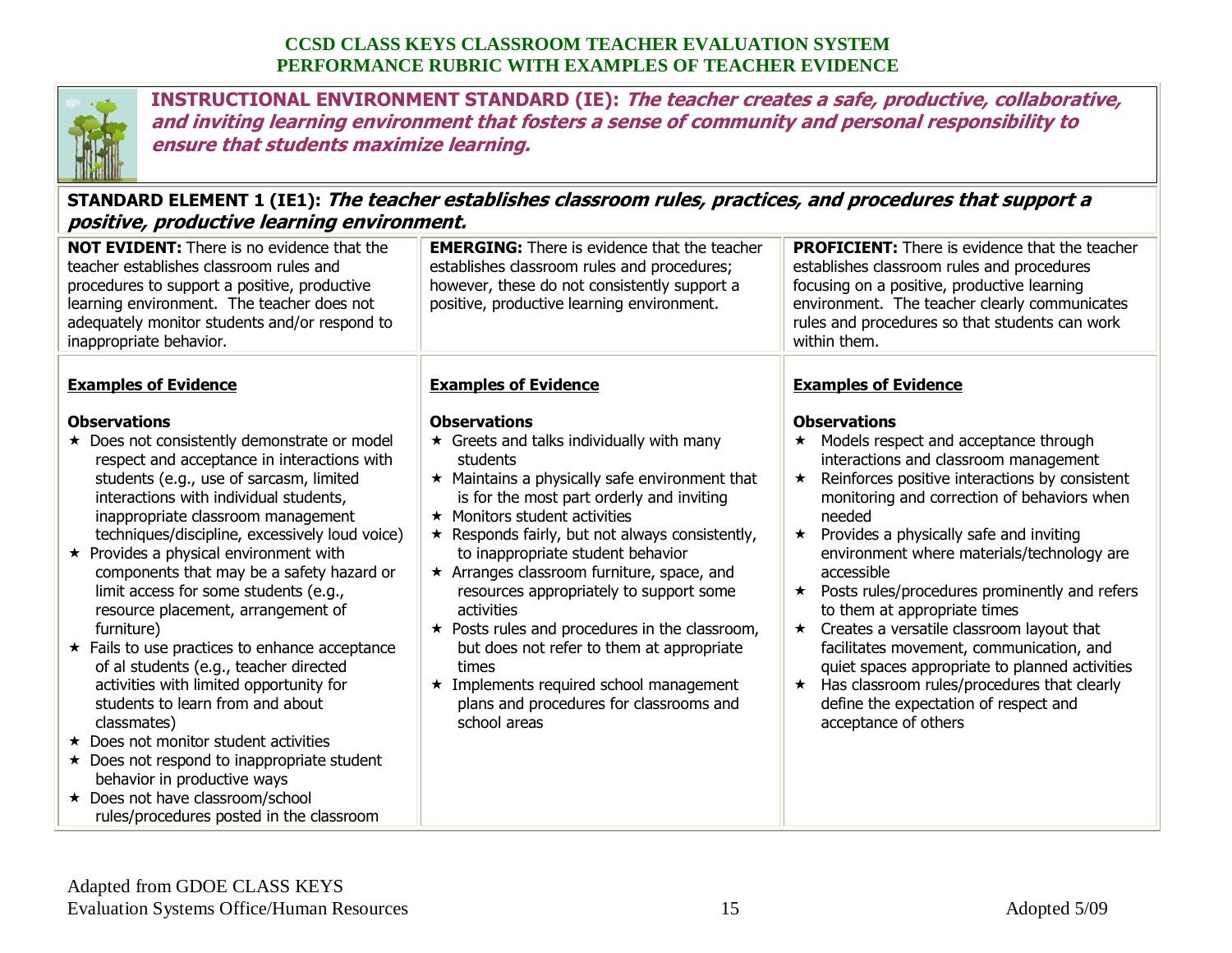

**INSTRUCTIONAL ENVIRONMENT STANDARD (IE): The teacher creates a safe, productive, collaborative, and inviting learning environment that fosters a sense of community and personal responsibility to ensure that students maximize learning.**

## **STANDARD ELEMENT 2 (IE2): The teacher maximizes instructional time.**

| <b>NOT EVIDENT:</b> There is no evidence that the                                                                                                                                                                                                                                                                                                                                                                                                                                                                                                                                                                                                                                                                                                                       | <b>EMERGING:</b> There is evidence that the teacher                                                                                                                                                                                                                                                                                                                                                                                                                                                                                                                                                                                                                                                                                                                                                                                                                                                                                          | <b>PROFICIENT:</b> There is evidence that the teacher                                                                                                                                                                                                                                                                                                                                                                                                                                                                                                                                                                                                                                                                                                                                                                                                                                                           |
|-------------------------------------------------------------------------------------------------------------------------------------------------------------------------------------------------------------------------------------------------------------------------------------------------------------------------------------------------------------------------------------------------------------------------------------------------------------------------------------------------------------------------------------------------------------------------------------------------------------------------------------------------------------------------------------------------------------------------------------------------------------------------|----------------------------------------------------------------------------------------------------------------------------------------------------------------------------------------------------------------------------------------------------------------------------------------------------------------------------------------------------------------------------------------------------------------------------------------------------------------------------------------------------------------------------------------------------------------------------------------------------------------------------------------------------------------------------------------------------------------------------------------------------------------------------------------------------------------------------------------------------------------------------------------------------------------------------------------------|-----------------------------------------------------------------------------------------------------------------------------------------------------------------------------------------------------------------------------------------------------------------------------------------------------------------------------------------------------------------------------------------------------------------------------------------------------------------------------------------------------------------------------------------------------------------------------------------------------------------------------------------------------------------------------------------------------------------------------------------------------------------------------------------------------------------------------------------------------------------------------------------------------------------|
| teacher maximizes instructional time. Time is                                                                                                                                                                                                                                                                                                                                                                                                                                                                                                                                                                                                                                                                                                                           | attempts to maximize instructional time through                                                                                                                                                                                                                                                                                                                                                                                                                                                                                                                                                                                                                                                                                                                                                                                                                                                                                              | maximizes instructional time by being ready to                                                                                                                                                                                                                                                                                                                                                                                                                                                                                                                                                                                                                                                                                                                                                                                                                                                                  |
| frequently interrupted as a result of discipline                                                                                                                                                                                                                                                                                                                                                                                                                                                                                                                                                                                                                                                                                                                        | classroom procedures; however, classroom                                                                                                                                                                                                                                                                                                                                                                                                                                                                                                                                                                                                                                                                                                                                                                                                                                                                                                     | teach and having in place procedures that are                                                                                                                                                                                                                                                                                                                                                                                                                                                                                                                                                                                                                                                                                                                                                                                                                                                                   |
| and classroom management issues. Non-                                                                                                                                                                                                                                                                                                                                                                                                                                                                                                                                                                                                                                                                                                                                   | instruction is sometimes interrupted as a result of                                                                                                                                                                                                                                                                                                                                                                                                                                                                                                                                                                                                                                                                                                                                                                                                                                                                                          | consistently followed. Instruction is rarely                                                                                                                                                                                                                                                                                                                                                                                                                                                                                                                                                                                                                                                                                                                                                                                                                                                                    |
| instructional tasks often detract from the time                                                                                                                                                                                                                                                                                                                                                                                                                                                                                                                                                                                                                                                                                                                         | classroom management issues or inconsistent                                                                                                                                                                                                                                                                                                                                                                                                                                                                                                                                                                                                                                                                                                                                                                                                                                                                                                  | interrupted as a result of discipline and classroom                                                                                                                                                                                                                                                                                                                                                                                                                                                                                                                                                                                                                                                                                                                                                                                                                                                             |
| spent on learning.                                                                                                                                                                                                                                                                                                                                                                                                                                                                                                                                                                                                                                                                                                                                                      | implementation of procedures.                                                                                                                                                                                                                                                                                                                                                                                                                                                                                                                                                                                                                                                                                                                                                                                                                                                                                                                | management issues.                                                                                                                                                                                                                                                                                                                                                                                                                                                                                                                                                                                                                                                                                                                                                                                                                                                                                              |
| <b>Examples of Evidence</b><br><b>Observations</b><br>$\star$ Does not begin or end class on time<br>$\star$ Does not have appropriate materials ready for<br>instruction<br>★ Does not clearly describe what students are<br>to do, how they are to move, behave, or<br>interact so that time is lost in repetition or<br>disciplinary actions<br>* Assigns students to small groups or<br>independent work without guidance or clear<br>expectations<br>★ Does not facilitate easy access to teacher or<br>student materials in the classroom<br>* Does not intervene when students are off-<br>task, or intervenes in ways that disrupt the<br>learning of others<br>$\star$ Has no plan for and allows students to remain<br>off-task when they complete their work | <b>Examples of Evidence</b><br><b>Observations</b><br>★ Begins and ends class on time, but instruction<br>is sometimes interrupted by classroom<br>management issues<br>$\star$ Has appropriate materials ready for<br>instruction for most lessons<br>★ Creates some routines for non-instructional<br>duties, managing materials and time, and<br>transitioning between learning segments;<br>however, routines are not consistently<br>utilized<br>★ Observes and provides constructive feedback<br>to improve student work habits and<br>relationships, but does not always reinforce<br>improvements<br>$\star$ Communicates expectations for productive<br>behaviors in small group, large group, and<br>independent work settings, but does not<br>consistently monitor and intervene to<br>reinforce these productive behaviors<br>$\star$ Has minimal plans for and is uncertain what<br>to do when some students finish work early | <b>Examples of Evidence</b><br><b>Observations</b><br>$\star$ Provides bell-to-bell instruction that is rarely<br>interrupted by management issues<br>Has appropriate materials/resources<br>$\star$<br>consistently ready for instruction<br>Monitors activities to make sure students are<br>$\star$<br>using resources and time efficiently and<br>effectively<br>Creates a well-planned and versatile classroom<br>$\star$<br>layout that facilitates movement,<br>communication, and quiet spaces appropriate<br>to individual needs and to planned activities<br>Assures that students have physical access,<br>$\star$<br>support, and time to use classroom and school<br>resources, including technology<br>Keeps students on task throughout and across<br>$\star$<br>lessons<br>Plans for and clearly articulates what students<br>$\star$<br>are to do if they complete work earlier than<br>others |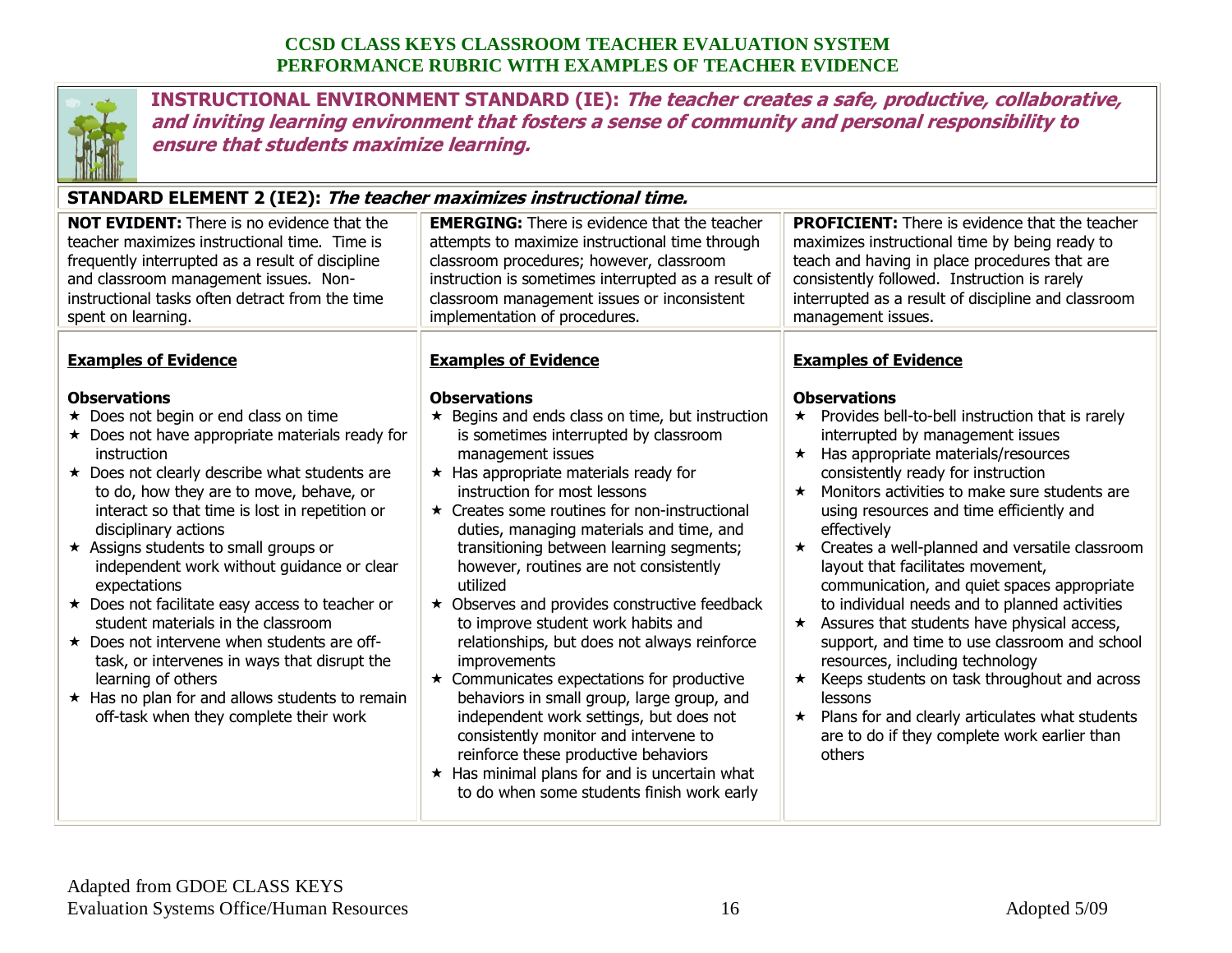

**INSTRUCTIONAL ENVIRONMENT STANDARD (IE): The teacher creates a safe, productive, collaborative, and inviting learning environment that fosters a sense of community and personal responsibility to ensure that students maximize learning.**

#### **STANDARD ELEMENT 3 (IE3): The teacher fosters a sense of community and belonging by acknowledging diversity, achievements, and accomplishments of all learners in the classroom.**

| <b>NOT EVIDENT:</b> There is no evidence that the<br>teacher fosters an inclusive learning community,<br>celebrates diversity, or acknowledges the<br>achievements of students in the classroom. The<br>teacher does not demonstrate an awareness of<br>and/or appreciation for cultural differences.                                                                                                                                                                                                                                                                                                                                                                                                                                                                                                                                                                                                                                                                                   | <b>EMERGING:</b> There is evidence that the teacher<br>is beginning to take steps to make most<br>individuals and groups feel a part of the learning<br>community by demonstrating an awareness of<br>and appreciation for cultural differences;<br>however, the teacher appears to be selective as<br>to who receives, or fails to receive,<br>acknowledgement for achievements and<br>accomplishments.                                                                                                                                                                                                                                                                                                                                                                                  | <b>PROFICIENT:</b> There is evidence that the teacher<br>consistently encourages a climate of inclusion by<br>building on the experiences and perspectives of<br>diverse students in creating a culturally responsive<br>classroom and by frequently celebrating the<br>achievements of groups and individual students<br>with the classroom.                                                                                                                                                                                                                                                                                                                                                                                                                                                                                                                                                                                                                                                                       |
|-----------------------------------------------------------------------------------------------------------------------------------------------------------------------------------------------------------------------------------------------------------------------------------------------------------------------------------------------------------------------------------------------------------------------------------------------------------------------------------------------------------------------------------------------------------------------------------------------------------------------------------------------------------------------------------------------------------------------------------------------------------------------------------------------------------------------------------------------------------------------------------------------------------------------------------------------------------------------------------------|-------------------------------------------------------------------------------------------------------------------------------------------------------------------------------------------------------------------------------------------------------------------------------------------------------------------------------------------------------------------------------------------------------------------------------------------------------------------------------------------------------------------------------------------------------------------------------------------------------------------------------------------------------------------------------------------------------------------------------------------------------------------------------------------|---------------------------------------------------------------------------------------------------------------------------------------------------------------------------------------------------------------------------------------------------------------------------------------------------------------------------------------------------------------------------------------------------------------------------------------------------------------------------------------------------------------------------------------------------------------------------------------------------------------------------------------------------------------------------------------------------------------------------------------------------------------------------------------------------------------------------------------------------------------------------------------------------------------------------------------------------------------------------------------------------------------------|
| <b>Examples of Evidence</b><br><b>Lesson Plans/Curriculum units</b><br>$\star$ Does not incorporate activities or information in<br>lesson or unit plans that are representative of<br>diverse cultures<br>★ Does not plan activities geared toward<br>understanding and working productively with<br>people from other cultures<br>★ Does not plan any recognition of student<br>achievement<br><b>Observations</b><br>$\star$ Exhibits behaviors that demonstrate a lack of<br>acceptance of students as unique learners<br>* Marginalizes some students or groups of students<br>or allows them to be marginalized by other<br>students<br>$\star$ Does not display student work in the classroom or<br>beyond in a manner that acknowledges<br>achievement (e.g., no student work on display or<br>all student work is displayed without regard to<br>quality)<br>★ Does not provide positive verbal and/or non-verbal<br>reinforcement or recognitions of students<br>achievements | <b>Examples of Evidence</b><br><b>Lesson Plans/Curriculum Units</b><br>$\star$ Incorporates activities and information in lesson<br>unit plans that are representative of diverse<br>cultures<br>Plans some activities geared toward understanding<br>$\star$<br>and working productively with people form other<br>cultures<br>Plans for end of unit celebrations of student work<br>$\star$<br>and accomplishments<br><b>Observations</b><br>$\star$ Uses pertinent examples and analogies from<br>learners' cultures in some lessons to introduce or<br>clarify new concepts<br>★ Uses techniques to foster better acceptance of<br>some individual students<br>$\star$ Celebrates the success of certain students and/or<br>class as a whole<br>★ Displays only certain students work | <b>Examples of Evidence</b><br><b>Lesson Plans/Curriculum Units</b><br>* Uses classroom strategies to promote students'<br>respect for others who are different from<br>themselves<br>★ Uses cultural characteristics, experiences, and<br>perspectives of diverse students to create culturally<br>rich lessons<br>Routinely plans for students to share and celebrate<br>$\star$<br>one another's accomplishments<br><b>Observations</b><br>Develops classroom strategies, as needed, to<br>$\star$<br>address students' lack of respect for others who are<br>different from themselves<br>Uses a variety of resources to support engagement<br>$\star$<br>of diverse learners<br>Displays a variety of successful student work<br>$\star$<br>prominently in the classroom to represent multiple<br>perspectives and ways of knowing<br>Recognizes individual students and groups for<br>$\star$<br>accomplishments<br>Offers praise and positive reinforcement<br>$\star$<br>consistently, even for small gains |